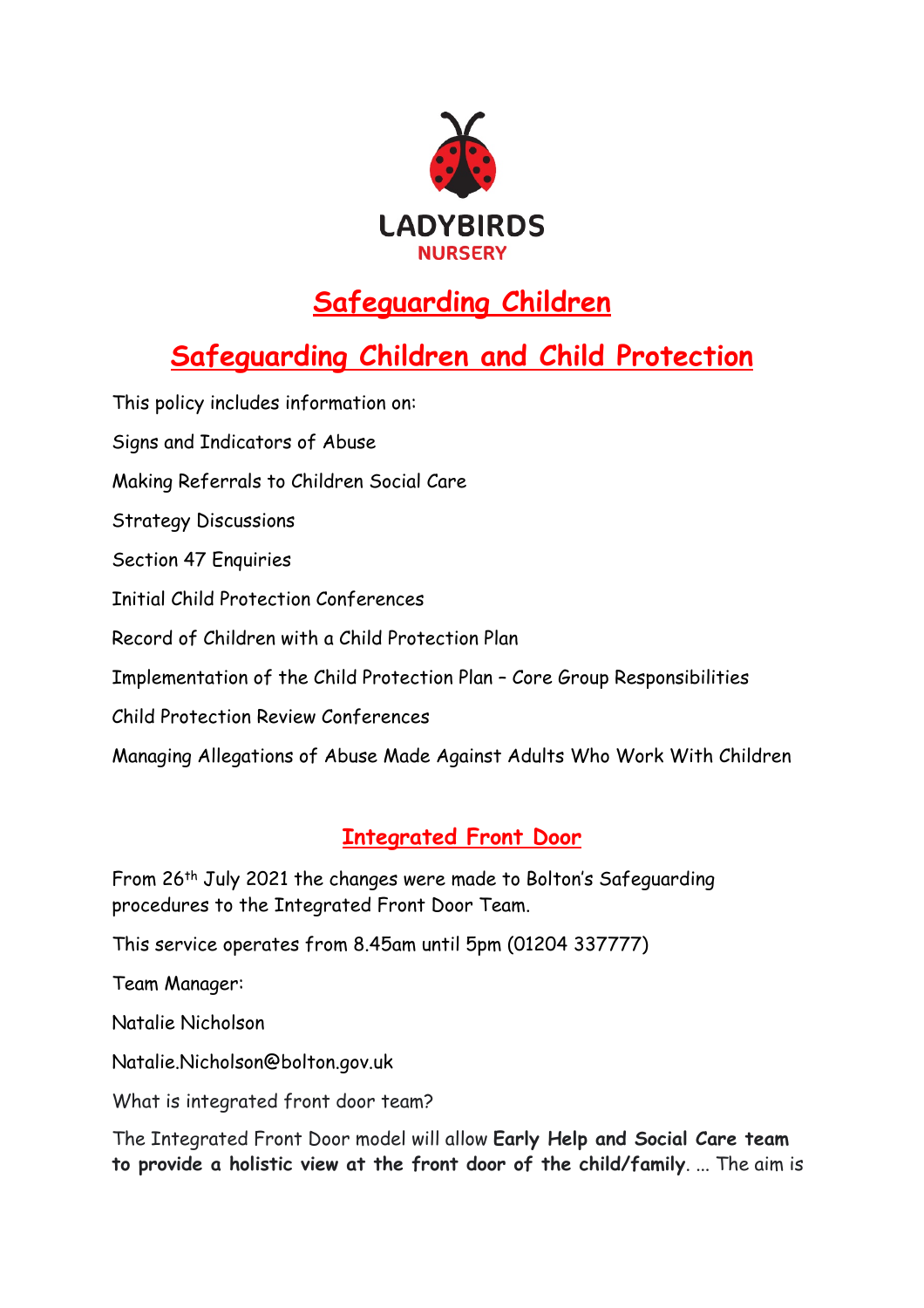to move children more quickly to the right level of support without the need for extensive checks, delays and multiple contacts.

What are the 4 key aspects of safeguarding?

#### **Safeguarding children and child protection**

- protecting children from abuse and maltreatment.
- preventing harm to children's health or development.
- ensuring children grow up with the provision of safe and effective care.
- taking action to enable all children and young people to have the best outcomes.

# **Safeguarding Statement and our Commitment to ensure the Safety of Every Child:**

Our nursery will work with all children, parents and the community to ensure the rights and safety of children and to give them the very best start in life.

Although this is an extensive policy and procedure document, it is important that all the staff at Ladybirds nursery are aware of all the signs and indicators of abuse, and what to do should they feel they see something suspicious.

We believe that Safeguarding is everybody's business. Every child deserves the best possible start in life and support to fulfil their potential.

A child's experience in their early years has a major impact on their future chances.

A secure, safe and happy childhood is important in its own right, and it provides the foundation for children to make the most of their abilities and talents as they grow up.

Everyone shares responsibility for Safeguarding and promoting the welfare of children, irrespective of roles and everyone working with young children should be familiar with local procedures and protocols for Safeguarding the welfare of children and young people.

Early Years Foundation stage 2017 states that each provider must have a designated safeguard lead, who must provide guidance, and support to any other staff, and must attend child protection training.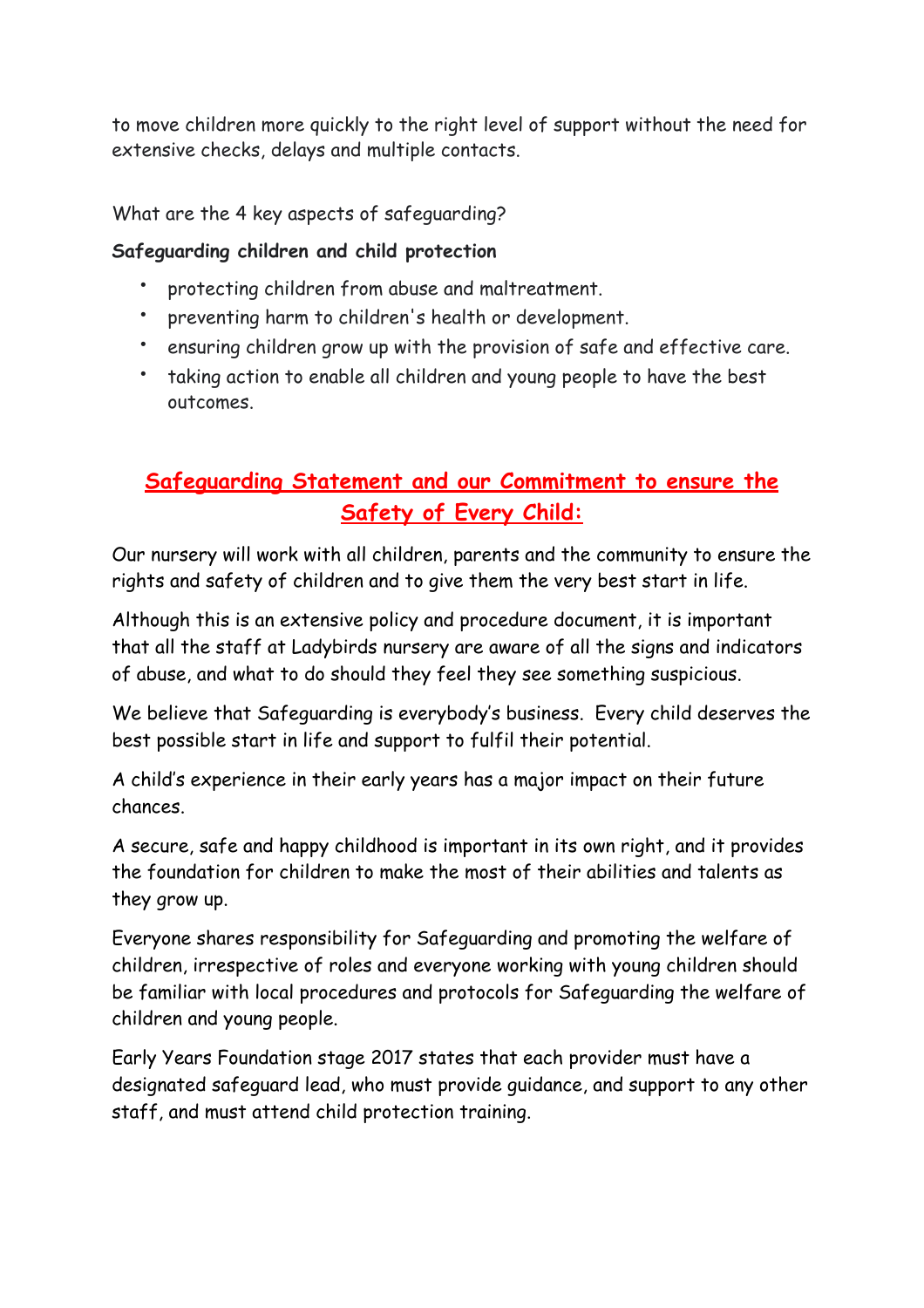The Early Years Foundation Stage 2017 also states that providers must take all necessary steps to keep children safe and well, and must have regard to the statutory guidance ' Framework for Action July 2021

This policy is for all the staff, parents, carers who attend Ladybirds Nursery.

Along with this child protection policy, there are also other Safeguarding policies for staff and parents to adhere to.

# **Suitable Persons**

We have three Safeguarding leads, Gill Franklin, Zoe Nicholson, and Michelle Gilston.

It is set out in the policy what our roles and responsibilities are, and how we intend to follow local procedures.

All the safeguarding leads are aware of what our responsibilities are in accordance to safeguarding every child at Ladybird's Nursery.

We have undertaken all the relevant safeguarding training in guidance with the Local Safeguarding Board, and we ensure we keep ourselves updated with any new information.

We renew our level 2 training face to face every 3 years, and level 3 every 2 years.

#### Covid 19

Face to face training by the multi agency training company that delivers the Level 3 training may be delivering their training differently in the future.

Updated information will be included in the policy when it becomes available.

All the other staff members have completed the initial level 1 training. They all read and sign the safeguarding policies and procedures, and have copies for their reference kept in their room.

Each time the policy is reviewed the staff are made aware of this.

Safeguarding is on the agenda at each staff meeting, and at each individual supervision.

Staff returning from long term sick or maternity leave are asked to update themselves with the policies and procedures, this is usually done at supervision after they return.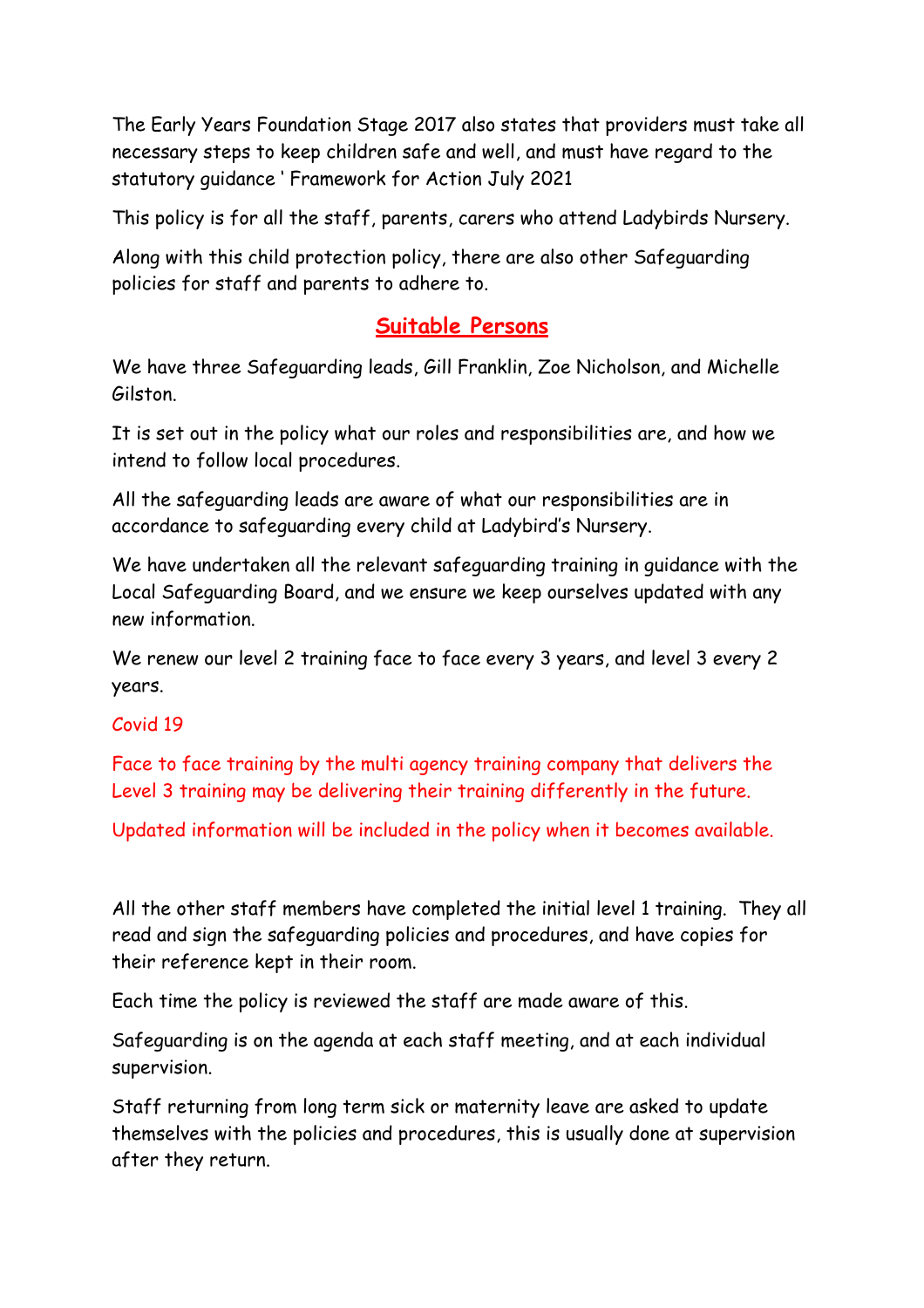Any new information is cascaded to all staff.

All Safeguarding information is displayed in the staff room, with information on how to make any referrals, useful telephone numbers, and the Safeguarding policy for guidance and information.

Please see the Early Help policy for how and when we use the Early Help Form.

The signs and indicators of abuse are extensively listed in this policy for staff to refer to at any time, along with the full procedures to follow if there is a child protection concern.

There is also information in this policy on what to do if a child discloses information about any abuse., record keeping, confidentiality and sharing information with parents and Allegations against those who work with children.

To prove us with ongoing suitability of staff information, our staff complete our staff suitability forms regularly.

We understand that we at Ladybirds are getting Safeguarding right, we follow all the local procedures, we train our staff on vigilance and the correct procedures to follow, along with the three safeguarding leads having over 20 years of experience

Linked policies are:

Prevent

Female Genital Mutilation

Whistleblowing

Safer Recruitment

Mobile Phone

Camera Policy

E-Safety/Social Media

Confidentiality

**Staffing** 

Supervision

GDPR/Data Protection/Information Sharing

Lost and Uncollected Child

Risk Assessment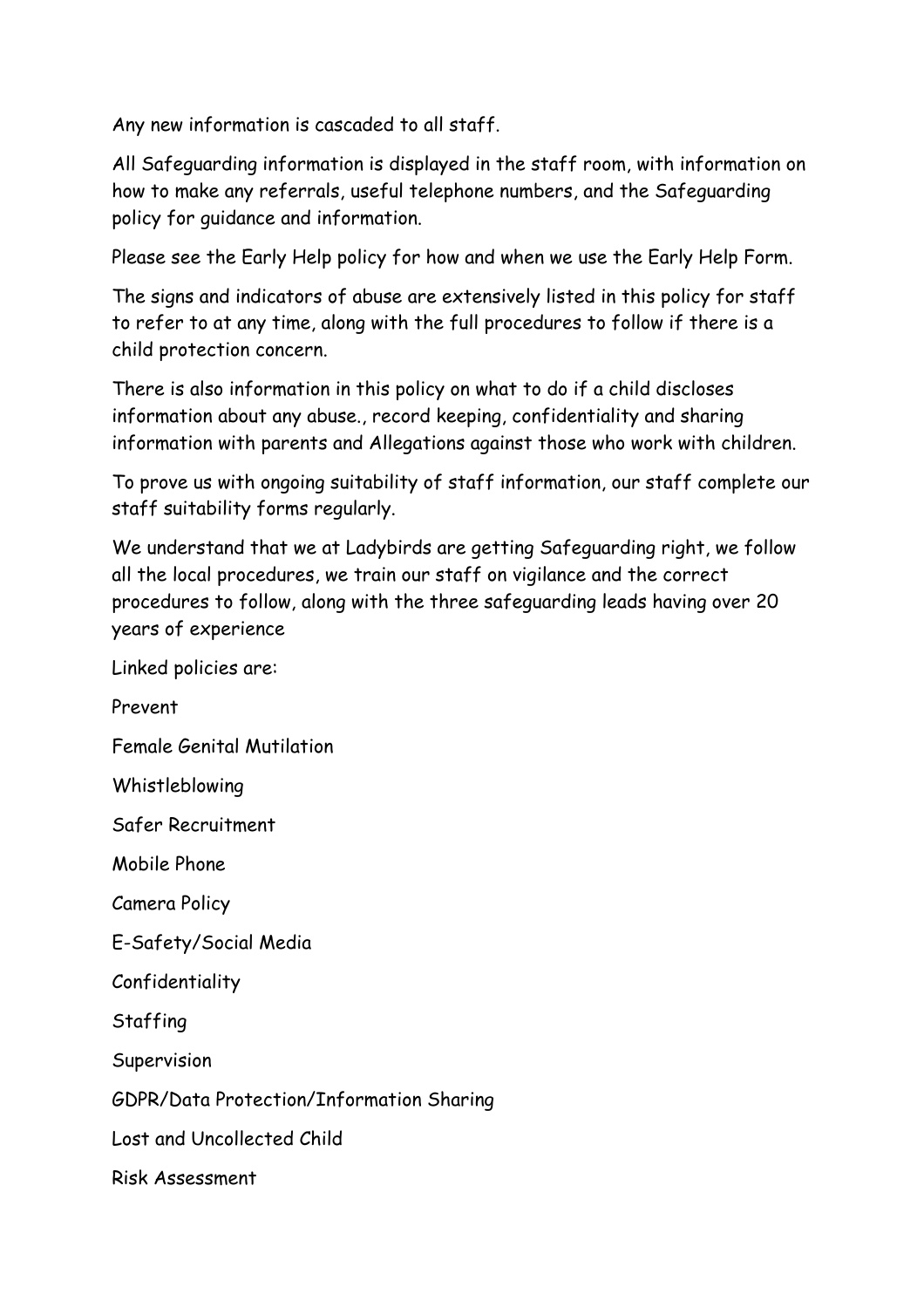Partnership with Parents Partnership with Other Professionals Staff Conduct

# **Managing Allegations of Abuse Made Against Adults Who Work With Children**

It is essential that any allegation of abuse made against a professional who works with children or other member of staff at Ladybirds is dealt with quickly and consistently in a way that provides effective protection for the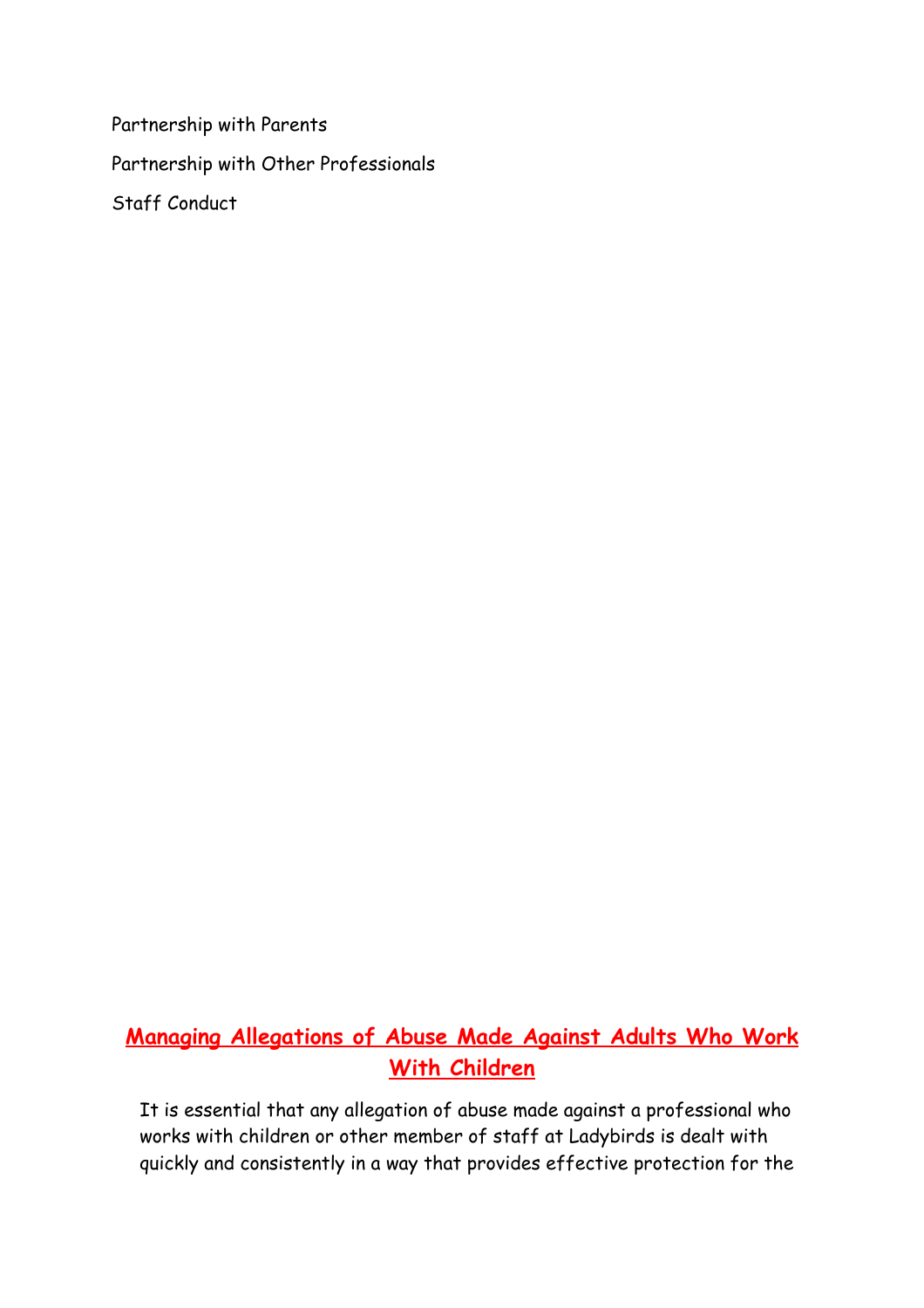child and at the same time supports the person who is the subject of the allegation.

Professionals who work with children as part of their employment need to be aware that inappropriate behaviour in their private lives may affect their suitability to work with children. This is incorporated into the code of conduct.

If in the instance, that an allegation is made against a person working with children at Ladybirds, we will follow the procedures outlined in Working Together to Safeguard Children. These procedures will be used when an allegation is made that an adult has:

- **Behaved in a way that has harmed, or may have harmed a child**
- Possibly committed a criminal offence against a child, or related to a child
- Behaved towards a child in a way that indicates they may pose a risk of harm to children.

The 'First Steps' will be adhered to and we will follow the procedure set out by Bolton's Safeguarding Board.

The lead designated officers will take charge of this procedure, although all our staff are aware that they may make the telephone call to the LADO (Lisa Kelly) if they feel they are not being listened to be senior staff.

#### Disqualified Procedures

We are aware of the procedures to follow following disqualification of staff members.

### Record Keeping

Record keeping is an integral part of the management of allegations. We will keep complete and accurate records that will need to contain information which provides comprehensive details of:

Events leading to the allegation or concern about the adult's behaviour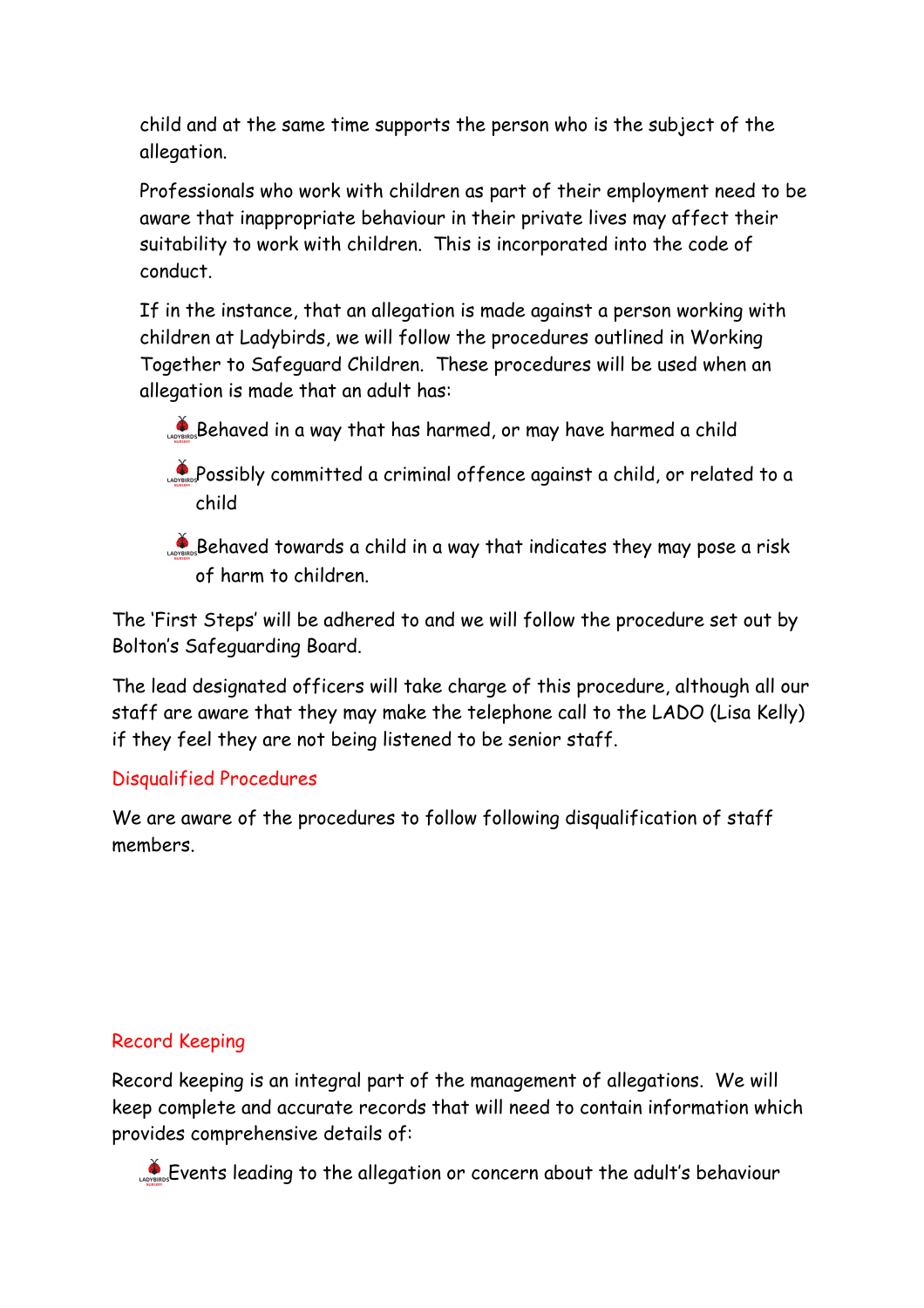**Parafacter The circumstances and context of the allegation** 

**Professional opinions** 

Decisions made and the reason for them

 $\bigcirc$  Action that is taken

**Solution Final outcome.** 

#### Discussions with the LADO

Discussions will take place with the LADO when the concern or allegation meets the criteria. At this stage we give a factual account of the allegation, and ensure it is all recorded, dated and signed. A chronology of events initiated and any other key information identified. We will not attempt to make any other investigations before discussions with the LADO. (Lisa Kelly)

#### Initial Discussions

The purpose of the initial discussions is for the LADO and the manager to consider the nature content and context of the allegation and agree a course of action.

The initial sharing of information and evaluation may lead to a decision that no further action is to be taken in regard to the individual facing the allegation, and the manager will decide how best to proceed within the nursery.

For other cases, the discussion may focus on agreeing a course of action including whether information meets agreed thresholds to hold a strategy meeting under child protection procedures, and if suspension of the adult is appropriate.

The decision to suspend will rest with Ladybirds nursery.

#### Use of suspension

Suspension will be considered in every case where:

There is cause to suspect a child is at risk of significant harm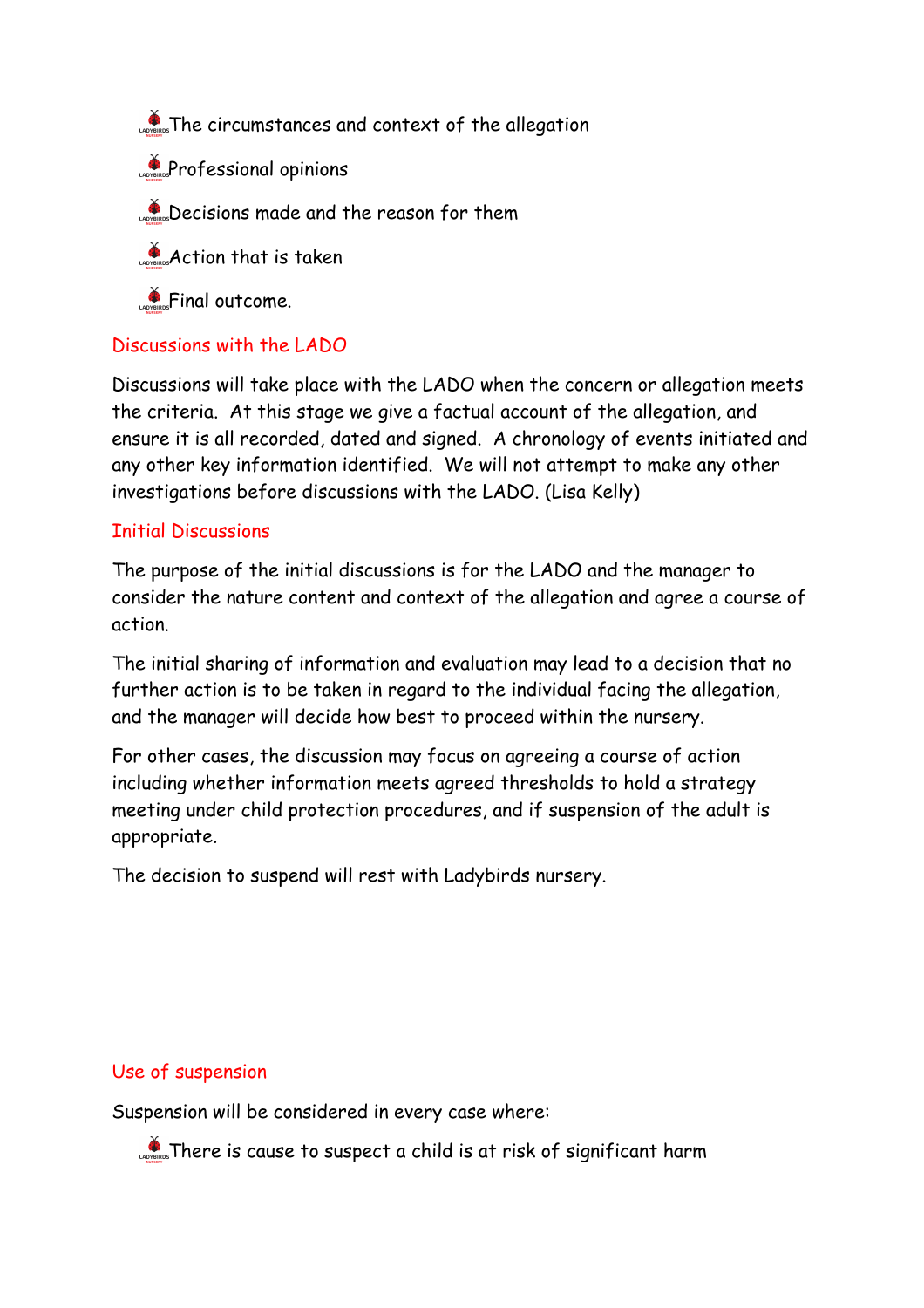The allegations warrants investigation by the police

**The allegation is so serious is might be grounds for dismissal** 

Suspension will not be seen as an automatic response to an allegation. Careful consideration will be sought before any decisions are made.

#### Alternatives to Suspension

While weighing the factors as to whether suspension is necessary, alternatives to suspend should be considered if available and deemed suitable. This may be achieved by:

- The individual undertaking duties which do not involve direct contact with the child concerned or other children, eg office work is possible
- **Providing a colleague to be present at all times when the staff member** has direct contact with the child.

#### Agreeing Next Actions

Further consultations by the LADO will take place, she may then decide to consult with the police to determine the next course of action.

If the information given about an adult's behaviour does not require a strategy meeting under section 47, a similar meeting will be called to evaluate jointly the level of concern and to determine whether the persons suitability to continue working with children in his or her current position is called into question.

The LADO will retain overall management of the process until the case reaches its conclusion and will ensure accurate records are kept.

### Confidentiality During Investigations

During the investigation the employer and the LADO have a responsibility to maintain confidentiality as far as possible. Sensitive information will only be disclosed on a need to know basis to other professionals.

#### Section 47 Strategy meetings

If from the information received, the LADO considers that the threshold for harm has been met, then the LADO will liase with the Children's Services Social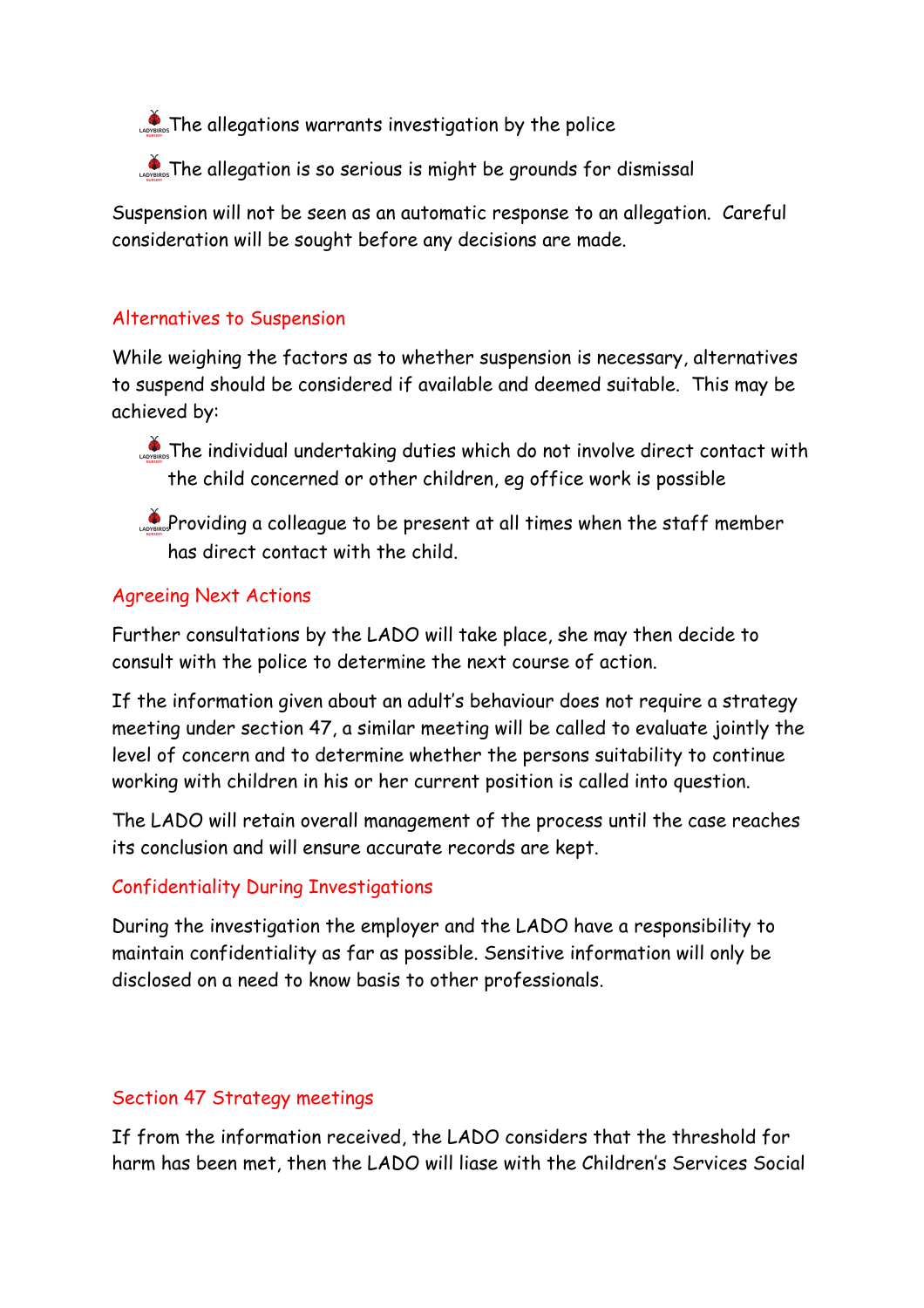Care team to organise a Section 47 Strategy meeting. The child's needs will be discussed and consecutive meetings will be used to discuss what should happen to the alleged member of staff.

#### Covid 19

These meetings may be conducted in a different way. The policy will updated with the information as soon as it becomes available.

#### What to record

In reaching a judgement on an allegation, the nursery manager and LADO in consultation with other professionals as appropriate should specify and record their concerns clearly indicating why the behaviour may be inappropriate and identifying any potential risk to the child. A written record of the discussion and outcome should be made by the LADO and shared with the manager.

#### Initial Consideration Meeting

If the information about the adult's behaviour does not require a Strategy Meeting under section 47, then a similar meeting will be held to evaluate the level of concern, and to determine if the person in question can continue to work with children.

#### The Decision to Undertake a Disciplinary Investigation

The decision to instigate disciplinary procedures will be based upon the nature and seriousness of the behaviour.

The investigation is the responsibility of the employer, and we have a duty to keep the LADO informed of progress and timescales.

#### Support for the Child and Family

Parents or carers of the child should always be kept informed of the process of the investigation. Parents will be told the outcome as soon as possible after the judgement has been made.

#### Support for the Individual

As an employer, we are aware that we have a duty of acre to our staff, and we will act to minimise the stress. Support to the individual is key to fulfilling our duty.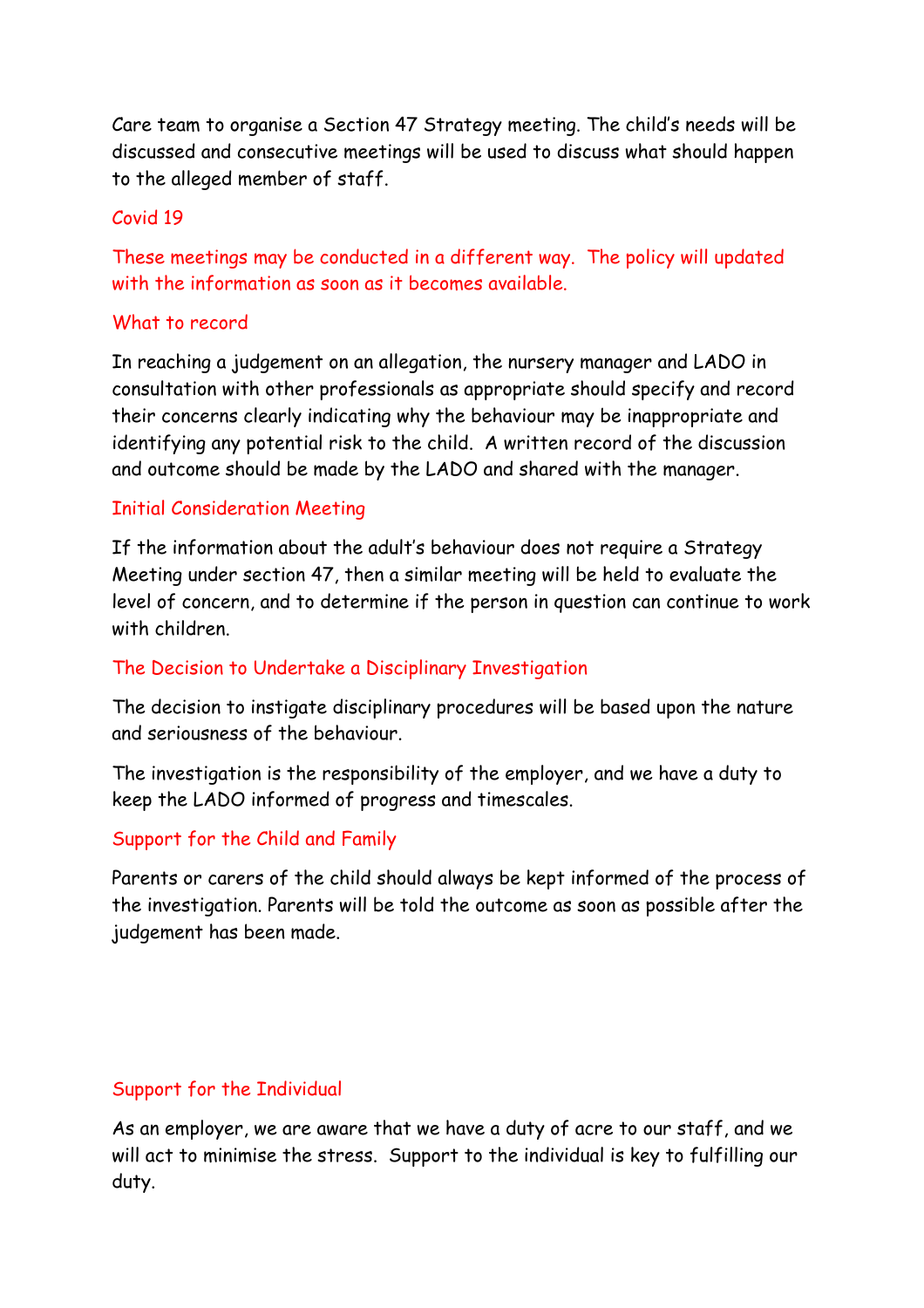We will inform individuals as soon as possible, and the likely course of action that will be taken, unless there is an objection by the police or Social Care.

#### Support and Aftercare

It is important for us as an employer to take into account the emotional effect that allegation investigations may bring to the workplace. It is our duty to have good aftercare and to consider that staff may have some unresolved feelings and need extra support.

#### Referral to the Disclosure and Barring Service

If Ladybirds removes an individual from work such as looking after the children, the organisation will make a referral to the Disclosure and Barring Service.

# **Signs and Indicators of Abuse**

Ladybirds Nursery is committed to building a 'culture of safety' in which children are protected from all harm and abuse in all areas of service delivery.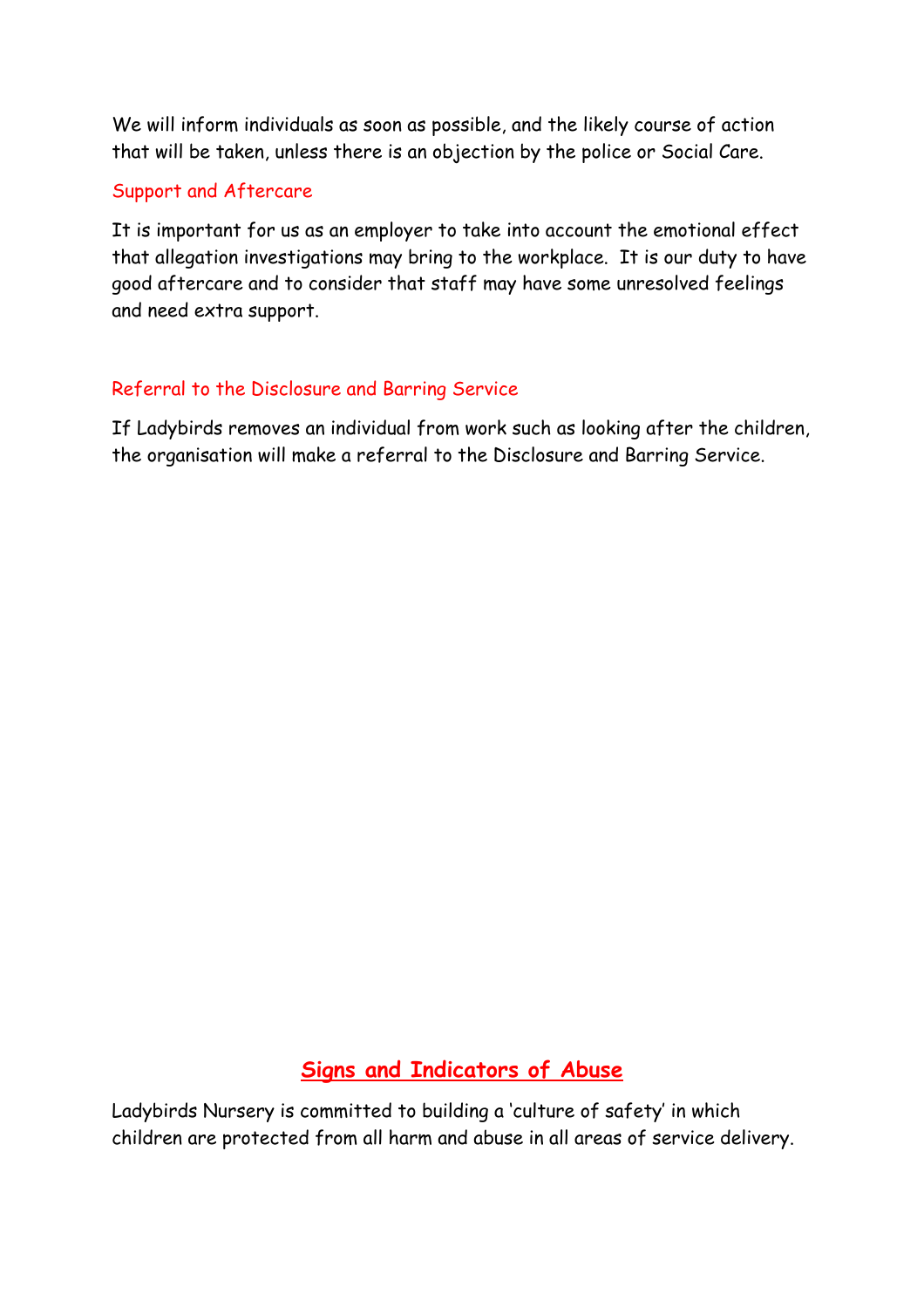In our nursery there are two designated people who co-ordinated child protection issues. Gill, the Manager, and Zoe, the deputy. Both these people are aware of the constant need for safeguarding training and keeping up to date with the relevant and current legislation. Our training is ongoing through the multi-agency training programme. Both have level 3 Safeguarding.

Their individual roles include, the responsibility for informing Children's services about any suspicion of any form of abuse against a child, communicating with the relevant agencies, recording the incident and the outcome, liaising with parents/carers, ensuring the continued safety of the child whilst the investigation is going on and the child is in our care at nursery. The manager is firstly responsible for these actions, if she is not available then the deputy manager will take full responsibility.

Should either of these two people not be available, the team leaders would be the senior members of staff in charge, the staff would report to the team leader their concerns. They will immediately contact either Gill or Zoe in case of an emergency. They are aware of where to find the phone numbers.

It is the responsibility of all the staff to be vigilant, looking out for signs and symptoms of any kind of abuse, and report it to either Gill or Zoe immediately. All the staff are aware of where to find out about the signs and indicators of abuse, all the rooms have their own wall charts, there is one in the office and one in the kitchen.

We ensure that all staff and parents are made aware of our safeguarding policies and procedures.

- $\frac{1}{\sqrt{2}}$  We provide adequate and appropriate staffing resources to meet the needs of the children.
- Candidates are informed of the need to carry out 'enhanced disclosure' checks with the Disclosure and Barring Service before posts can be confirmed.
- Where applications are rejected because of information that has been disclosed, applicants have the right to know and to challenge incorrect information.
- We abide by Ofsted requirements in respect that no disqualified person or unsuitable person works at the nursery, or has access to the children.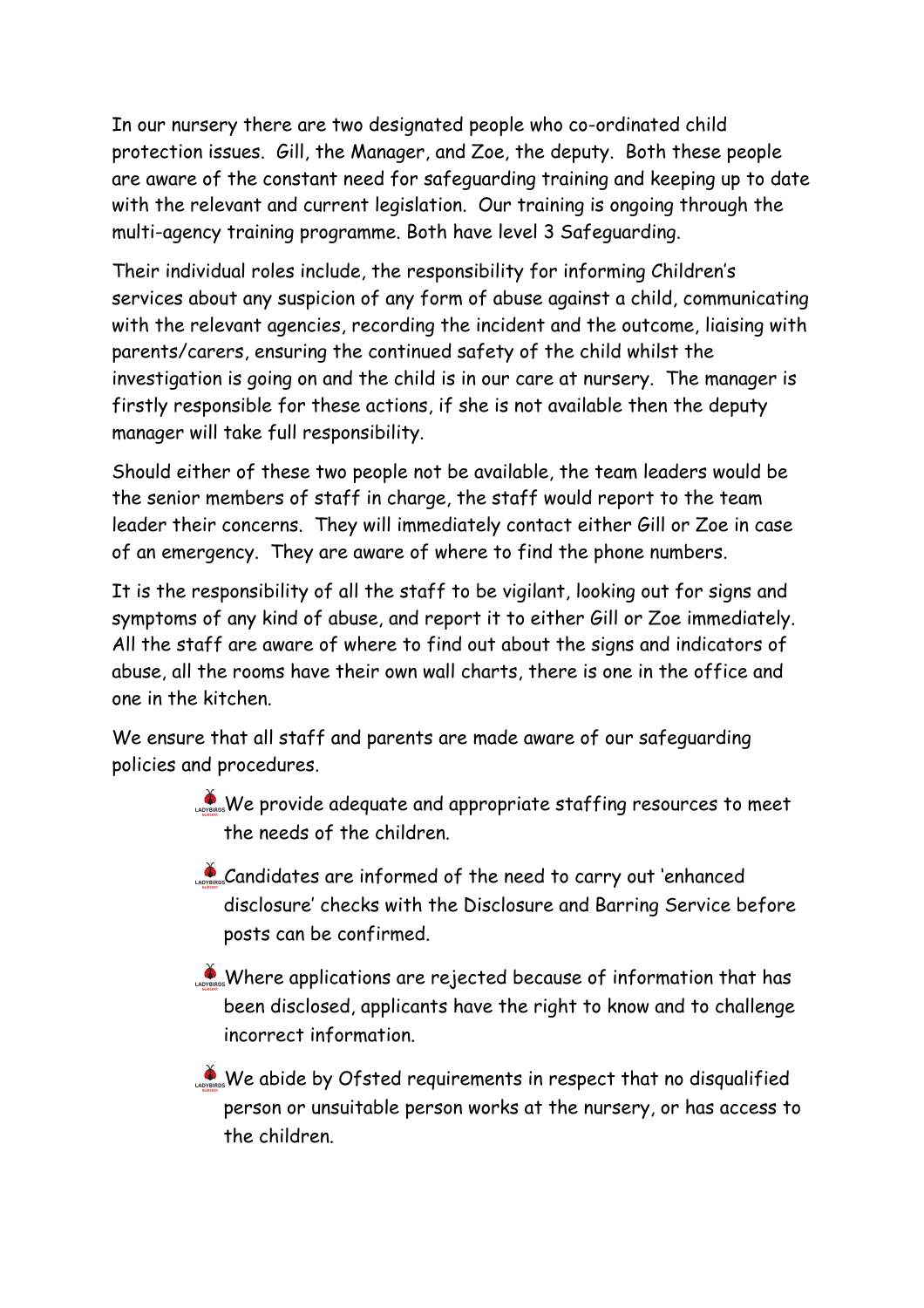We have procedures for recording the details of visitors to the nursery, they are asked to sign in and out at the reception area.

We take security steps to ensure that we have control over who comes into the building, so that no unauthorised person has access to the children.

Ladybirds Nursery is completely committed to responding promptly and appropriately to all incidents or concerns of abuse that may occur, and to work with statutory agencies in accordance with the procedures that are set down in 'What to do if you are worried a child is being abused' (HMG 2006)

We understand the definition of significant harm, although there is no absolute criteria on which to relay when judging what constitutes significant harm. Consideration of the severity of ill treatment may include the degree and extent of physical herm, the duration and frequency of abuse and neglect, the extent of premeditation, the degree of threat, coercion, sadism, and bizarre or unusual elements in child sexual abuse.

Sometimes one single traumatic event may constitute significant harm, a violent assault, suffocation, or poisoning.

To understand and establish Significant Harm it is necessary to consider:

- **CONSISTER FAMILY CONTEXT, including protective Factors**
- $\sum_{n=1}^{\infty}$  The child's development within the context of the family and wider social and cultural environment
- Any special needs such as a medical condition, communication difficulty or disability that may affect the child's development and care within the family
- The nature of harm, in terms of ill-treatment or failure to provide adequate care
- $\sum_{n=1}^{\infty}$  The impact on the child's health and development
- **The adequacy of parental care**

#### Categories of Abuse and Neglect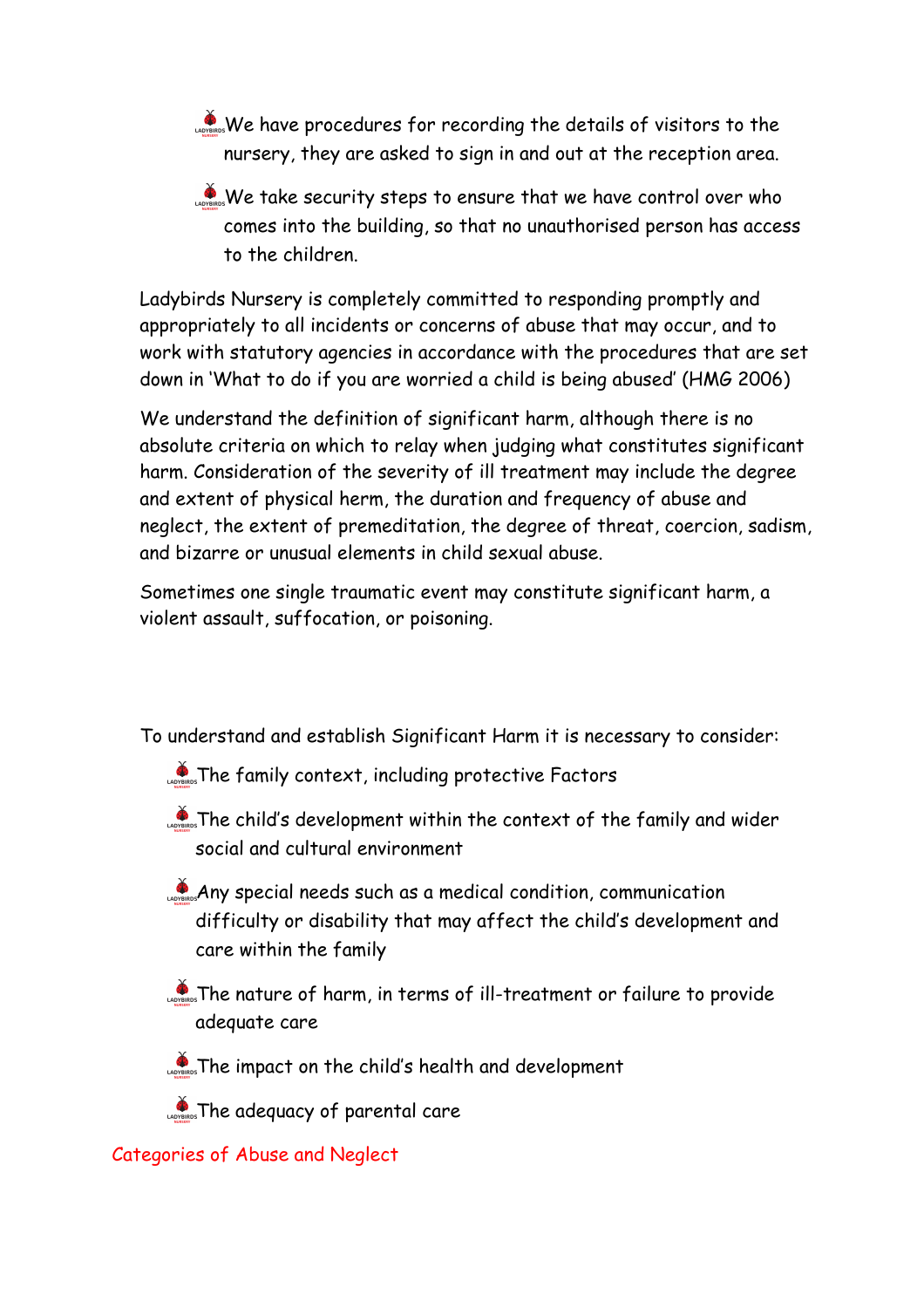The abuse or neglect of a child can be caused by inflicting harm or by failing to act to prevent harm. Children may be abused in a family, community or institutional setting, by those known to them, or much more rarely, a stranger.

The following definitions are taken from Chapter 1 of Working Together to Safeguard Children and Keep Children Safe in Education.

#### Abuse

A form of maltreatment of a child. Somebody may abuse or neglect a child by inflicting harm or by failing to prevent harm. Children may be abused in a family or in a institutional or community setting, by those who know them or more rarely by a stranger. They may be abused by an adult, by adults or by other children.

#### Physical Abuse

Physical Abuse may involve hitting, shaking, throwing, poisoning, burning or scalding, drowning, suffocating or otherwise causing physical harm to a child.

Physical harm may also be caused when a parent or carer fabricated the symptoms of, or deliberately induces illness in a child.

#### Emotional Abuse

Emotional Abuse is a form of significant harm which involves the persistent emotional maltreatment of a child such as to cause severe and persistent adverse effects on the child's emotional development.

It may involve conveying to children that they are worthless or unloved, inadequate or valued only insofar as they meet the needs of another person. It may include not giving the child opportunities to express their views, deliberately silencing them, or making fun of what they say or how they communicate. It may feature age or developmentally inappropriate expectations being imposed on children.

These may include interactions that are beyond the child's developmental capability, as well as overprotection and limitation of exploring and learning, or preventing the child participating in normal social interactions. It may involve seeing or hearing the ill-treatment of another. It may involve serious bullying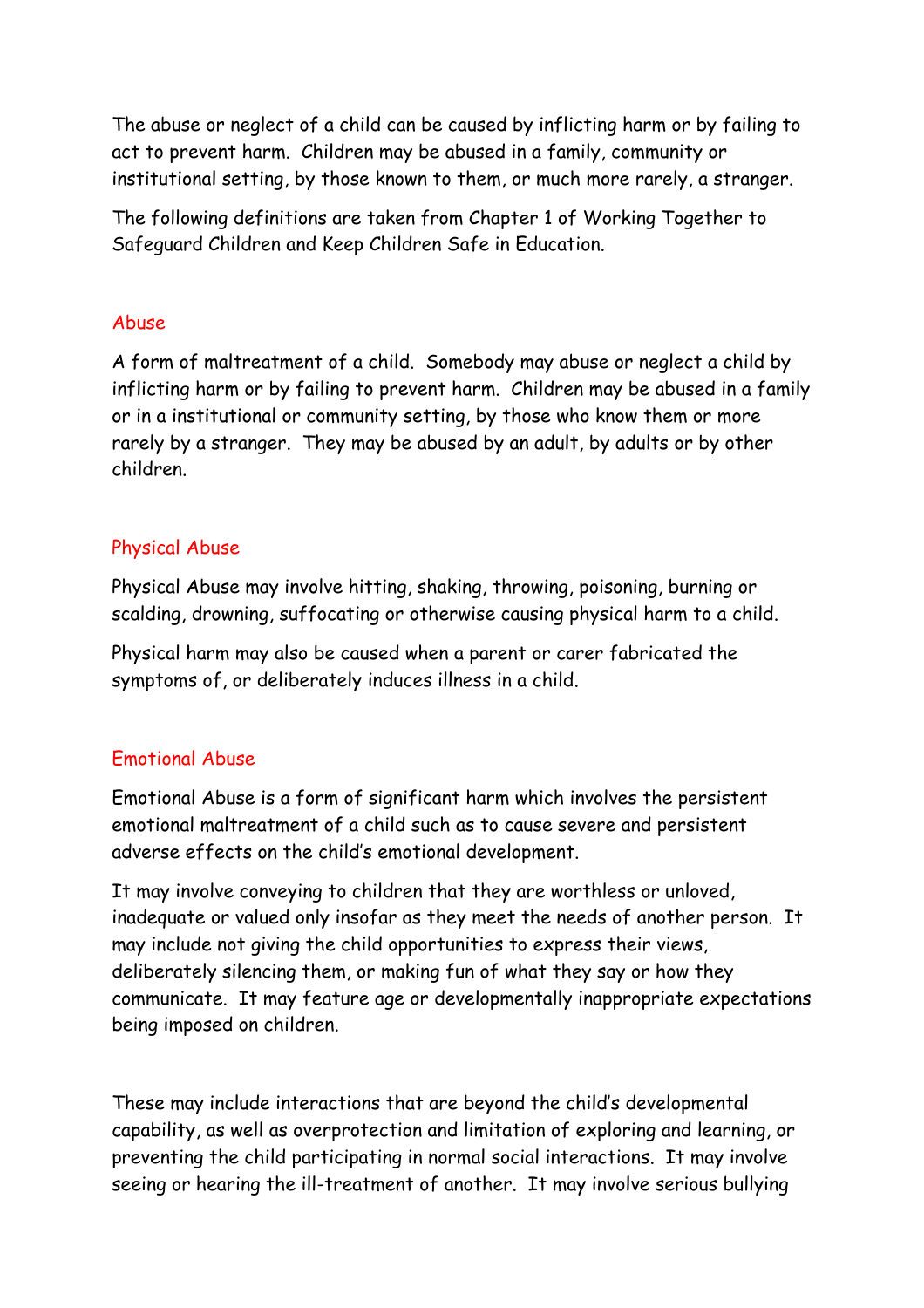(including cyber bullying) causing children to frequently feel frightened or in danger, or the exploitation or corruption of children.

Some levels of emotional abuse is involved in all types of maltreatment of a child, though it may occur alone.

#### Sexual Abuse

Sexual Abuse is a form of significant harm which involves forcing or enticing a child or young person to take part in sexual activities, not necessarily involving a high level of violence, whether or not the child is aware of what is happening. The activities may involve physical contact, including penetration (for example rape or oral sex) or non-penetrative acts such as masturbation, kissing, rubbing and touching outside of the clothing. They may also include non-contact activities, such as encouraging the children to behave in a sexually inappropriate way, or grooming a child in preparation for abuse (including via the internet). Sexual abuse is not solely perpetrated by males. Women can also commit acts of sexual abuse as can other children.

#### Neglect

Neglect is the persistent failure to meet as child's basic physical and/or psychological needs, likely to result in the serious impairment of the child's health and development.

Neglect may occur during pregnancy as a result of maternal substance misuse.

Once a child is born, neglect may involve a parent or carer failing to:

- Provide adequate food and clothing, shelter (including exclusion from home or abandonment)
- **Protect a child from physical and emotional harm or danger**
- **Ensure adequate supervision (including the use of inadequate care givers)**
- Ensure access to appropriate medical care or treatment

#### Indicators of Abuse

The following policy guidance is intended to help all staff who come into contact with children. This is not a comprehensive guide, nor does the presence of one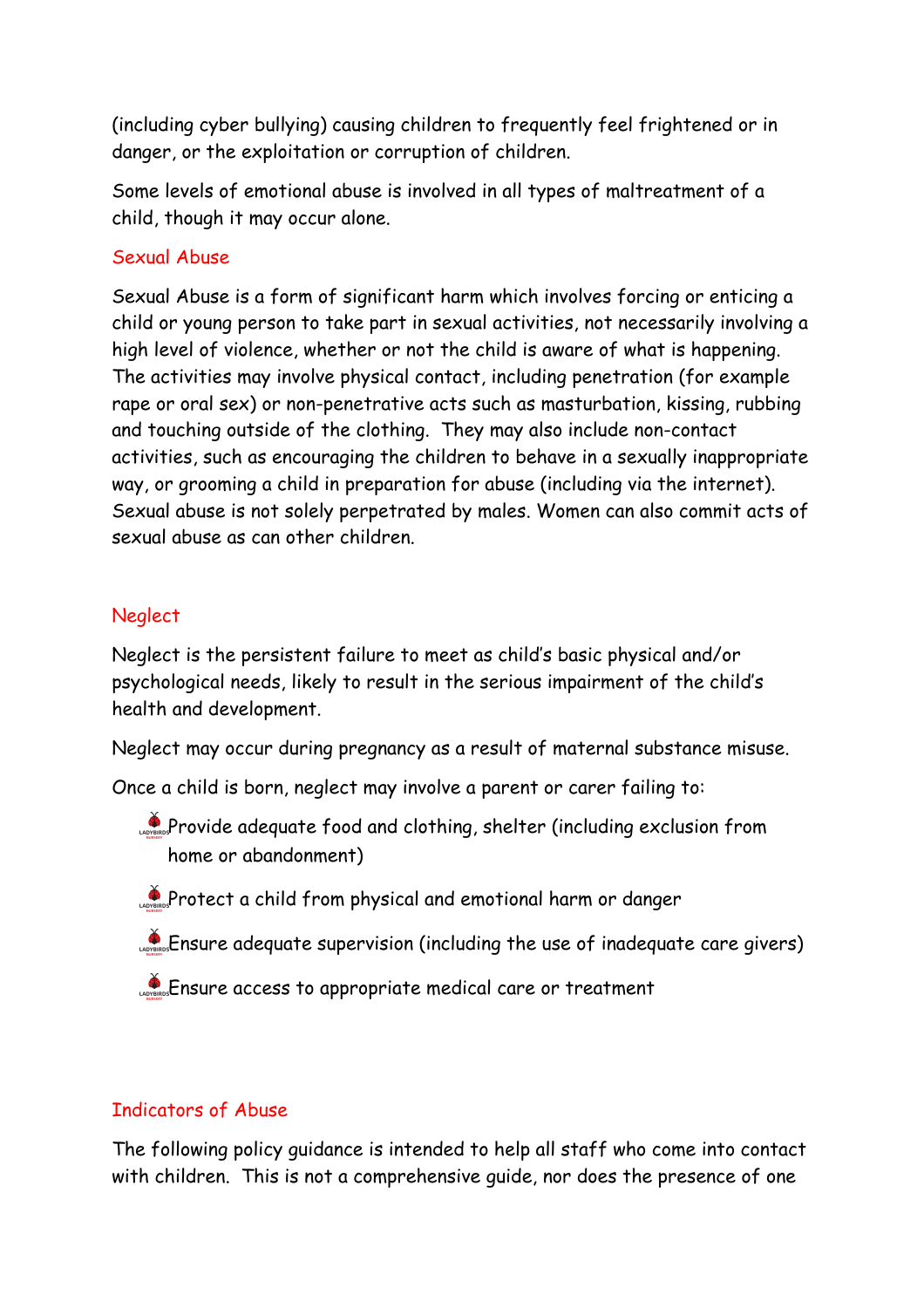or more factors prove that a child has been abused, it may however, indicate that further enquiries should be made.

The following factors will be taken into account when we are assessing risks to a child. This is not a exhaustive list:

An unexplained delay in seeking medical treatment that is obviously needed

- An unawareness or denial of any injury, pain or loss of function
- Incompatible explanations offered or several different explanations given for a child's illness or injury

 $\mathcal{A}_{\text{Lipers}}$  child reacting in a way that is inappropriate to his/her development

- Reluctance to give information or failure to mention previous known injuries
- Frequent attendances at Accident and Emergency Departments or use of different doctors and Accident and Emergency Departments
- **Particle 15 Frequent presentation of minor injuries (which if ignored could lead to a** more serious injury)
- Unrealistic expectations/consistent complaints about the child
- Alcohol misuse or other substance misuse
- A parent request to remove a child from home or indication of difficulties in coping with the child
- **Domestic Violence and abuse**
- **Parental mental health**
- The age of the child and the pressures of caring for a number of children in one household

#### Recognising Physical Abuse

This section provides a guide to staff of some common injuries found in child abuse. Whilst some injuries may appear insignificant in themselves, repeated minor injuries, especially in the very young children, may be symptomatic of physical abuse.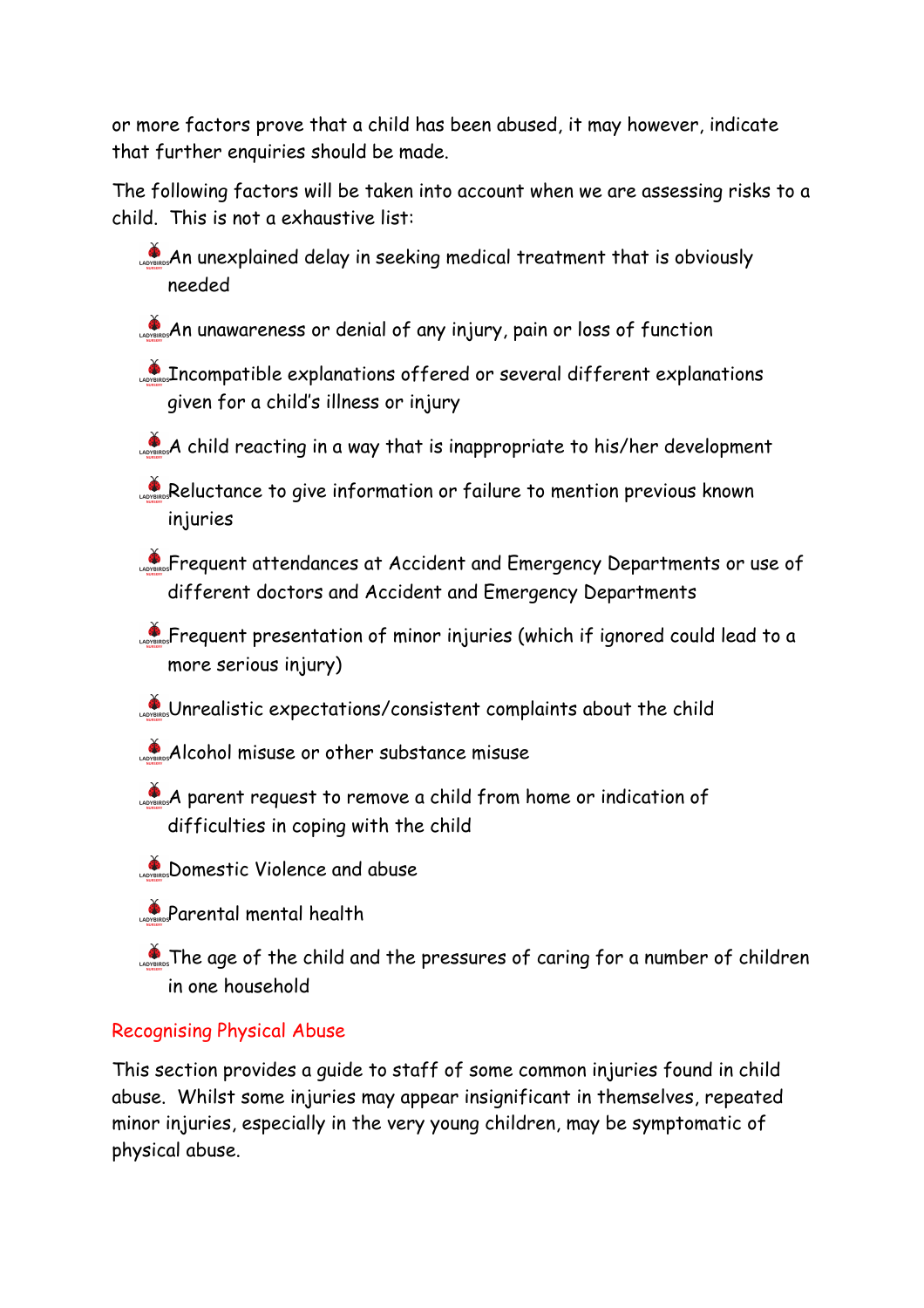It can sometimes be difficult to recognise whether an injury has been caused accidentally or non-accidentally, but it is vital that all concerned with children are alert to the possibility that an injury may not be accidental, and seek appropriate expert advice. Medical opinion will be required to determine whether an injury has been caused accidentally or not.

Situation of particular concern are:

- **Delayed presentation/reporting of an injury**
- Admission of physical punishment from parents/carers as no punishment is acceptable at this age
- **Inconsistent or absent explanations from parents/carers**
- Associated family factors such as substance misuse, mental health problems and domestic violence and abuse
- Other associated features of concern eg signs of neglect such as poor clothing, hygiene and or nutrition
- **Conservation of rough handling**
- **Difficulty in feeding/excessive crying**
- Child displaying wariness or watchfulness
- Recurrent injuries
- **Multiple injuries at one time.**

### Bruising

See also the Policy for 'Bruising Protocol for Immobile Babies and Children'

Children can have accidental bruising, but it is often possible to differentiate between accidental and inflicted bruises. It may be necessary to do blood tests to see if the child bruises easily.

The following must be considered as non-accidental unless there is evidence or an adequate explanation provided.

 $\mathcal{L}_{\text{obs}}$  Any bruising to a pre-crawling baby or pre-walking baby - see also the following section on Injuries or Abuse on Children Under One Year Old.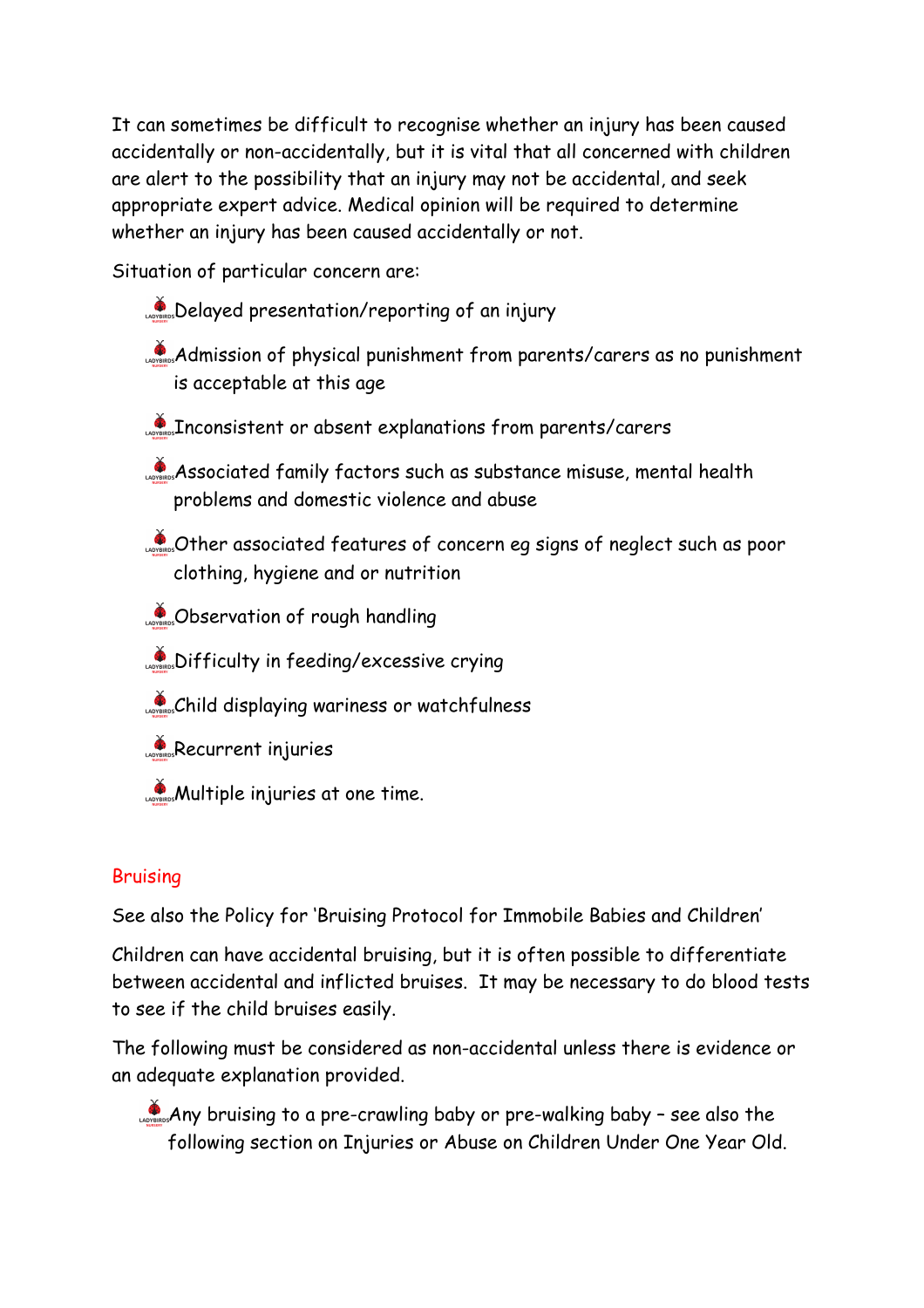**Bruising in or around the mouth, particularly in small babies for example 3** to 4 small round or oval bruises on one side of the face and one on the other may indicate force feeding

Two simultaneous bruised eyes, without bruising to the forehead, (rarely accidental, though a single bruise can be accidental or abusive)

Bruising on the head or on sites unlikely to be injures accidentally for example the back, mouth, cheek, ear, stomach, chest, under the arm, neck, genitals, and rectal areas

Wariation in colour possibly indicating injuries caused at different times it is now recognised in research that it is difficult to age bruises apart from the fact that they may start to go yellow at the edges after 48 hours.

**AD** and **The outline of an object used eg bely marks, hand prints or a hair brush** 

 $\sum_{\text{cross}}$  linear bruising at any site, particularly on the buttocks or the face

Consequences of the r shaped bruising for example crescent shape bruising, which may be suggestive of a bite mark

 $\mathcal{L}_{\text{cross}}$ Bruising or tears around or behind the earlobe (s) indicating injury by pulling or twisting

**Bruising around the face** 

Grasp marks to the upper arms, forearms, or leg or chest of small children

Petechial haemorrhages (pinpoint bold spots under the skin). These are commonly associated with slapping, smothering, suffocation, strangling and squeezing

**Multiple bruises of the same or varying colour** 

Clusters of small round bruises suggestive of a grip

Injuries or Physical Abuse in Infants Under One Year Old

See also Bruising Protocol for Immobile Babies and Children

Any injury in a non mobile infant causes concern. Of particular concern are injuries to infants six months and under.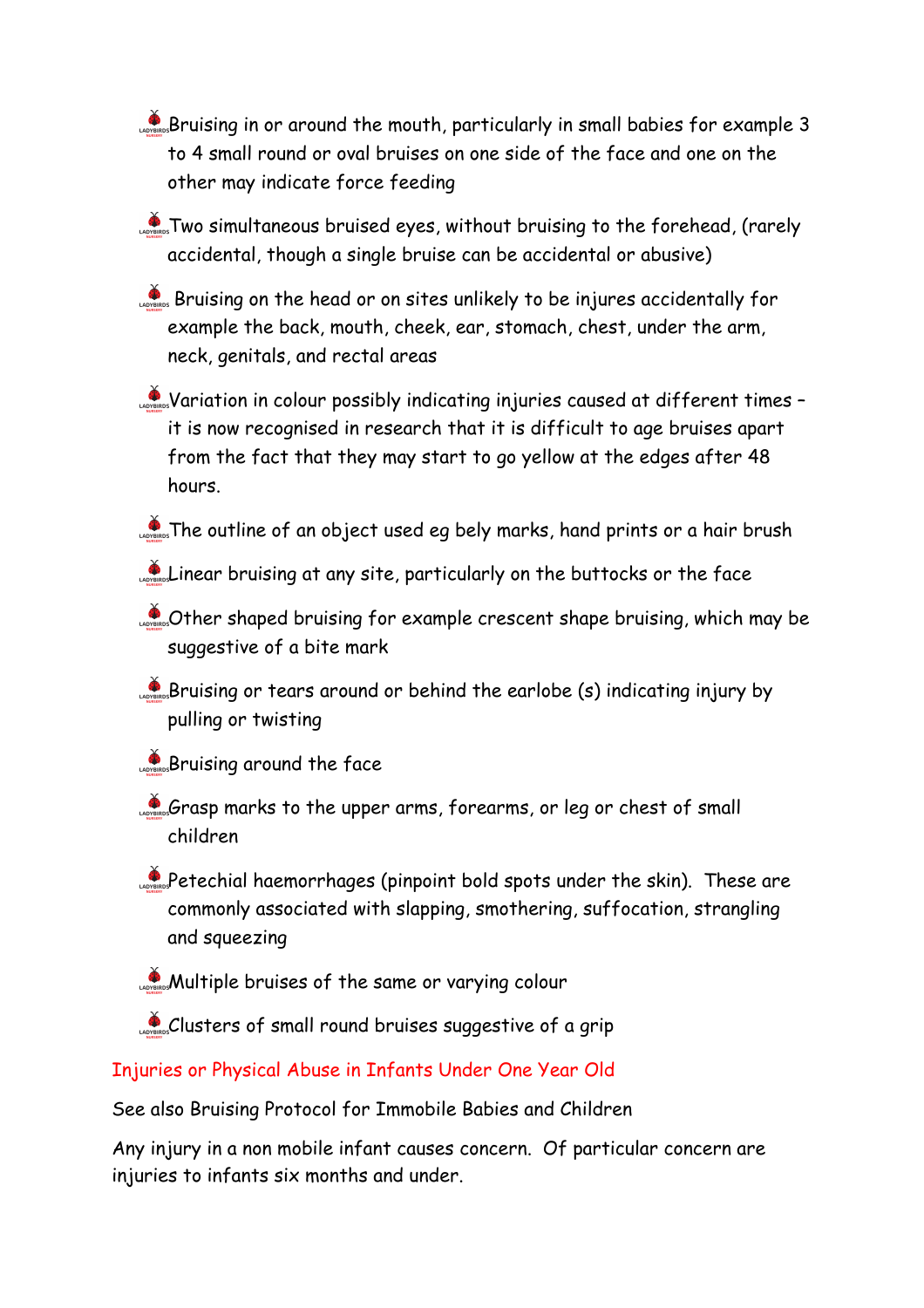Any injuries are unusual in this age group, unless accompanied by a full consistent explanation. Even small injuries may be significant, and may be a sign that another hidden injury is already present. Such injuries include:

- Small single bruises eg on the face, cheeks, ears, chest, arms or legs, hands, feet or trunk
- Bruised lip or torn frenulum (small area of skin between the inside of the upper and lower lip and gum)
- Lacerations, abrasions or scars without a consistent explanation particularly where they are on sites usually covered by clothing and/or shaped like ligature marks and/or systematically distributed on the baby's body
- Burns and scalds accidental burns or scalds only occasionally occur in non-mobile infants and will be of particular concern where they have clearly defined borders and/or burns to the trunk or lower limbs and/or situated on the back of the hands or the soles of the feet, back and other usually protected areas such as inner arms and/or where they are in the shape of an implement for example a cigarette lighter, iron, or the tip of a cigarette and/or in a glove/stocking distribution or symmetrical which suggests submersion into hot water.
- Pain tenderness or failing to use arm or leg which may indicate pain and an underlying fracture.
- Small bleeds into the whites of the eyes or other eye injuries, which may require investigation, as there may be indicative of a sub-conjunctival haemorrhage.

Soft swelling to one or both sides of the head, which requires medical attention as it may be indicative of a skull fracture.

Occasionally an infant can be harmed in other ways for example

CROSES Deliberate poisoning which can present as sudden collapse, coma

Suffocation which presents as collapse, cessation of breathing (apnoeic attack) bleeding from the mouth and nose.

These infants are at most risk of serious deliberate harm and as such require careful consideration.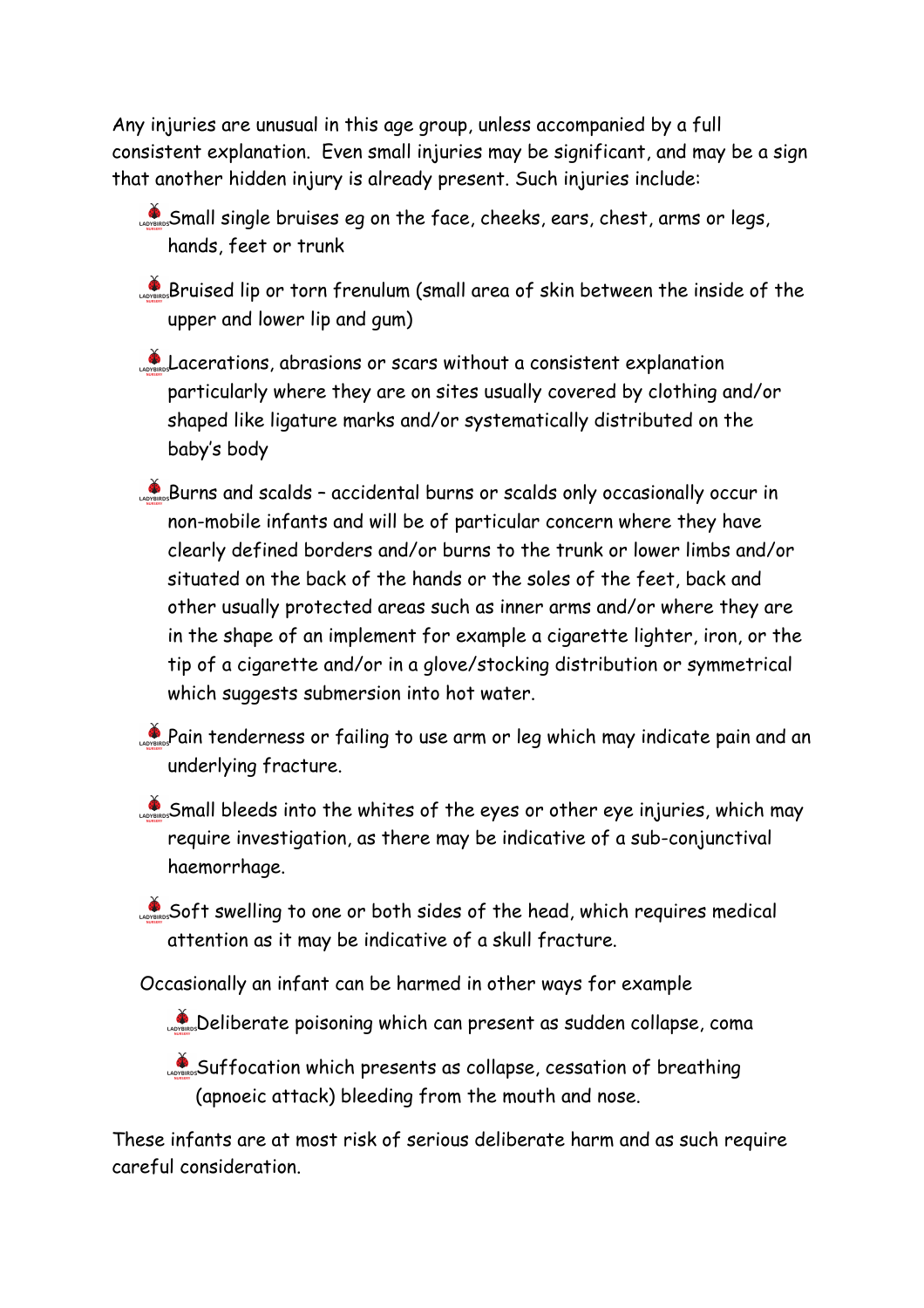ANY EVIDENCE OF PHYSICAL INJURY IN AN INFANT AGED SIX MONTHS AND UNDER, FOR EXAMPLE, THERMAL INJURY, CLINICAL OR RADIOLOGICAL EVIDENCE OF FRACTURS SHOULD BE REFERRED TO CHILDREN'S SOCIAL CARE.

Remember: An older infant with any of the above findings would also warrant CAREFUL consideration.

Infants DO NOT bruise themselves by lying on a dummy or banging themselves with a rattle and other infant toys or by flopping forward and banging their heads against their parents faces.

Young infants can have serious injuries such as fractured ribs or limbs without any external signs. They require paediatric assessment, X- Rays and other tests to make a diagnosis.

Shaking injuries in young infants leading to severe brain damage can present with or without external injuries, such as minor bruises of the head. Signs such as drowsiness, vomiting or poor feeding may be either vague or overt.

Rough play is not an appropriate activity or an acceptable explanation for any injury to infants.

#### Fractures

Fractures may cause pain, swelling and discolouration over a bone or joint. It is unlikely that a child will have a fracture without the parents/carers being aware of the child's distress.

There are grounds for concern if:

- $\mathcal{L}_{\text{cross}}$  The history provided is vague, non-existent or inconsistent with the fracture type.
- **There are associated old fractures.**
- **Medical attention is sought after a period of delay when the fracture** has caused symptoms such as swelling, pain or loss of movement.
- **There is an unexplained fracture in the first year of life**
- **Non-mobile children sustain fractures**

Rib fractures are only caused in major trauma such as a road traffic accident, a severe shaking injury or a direct kick.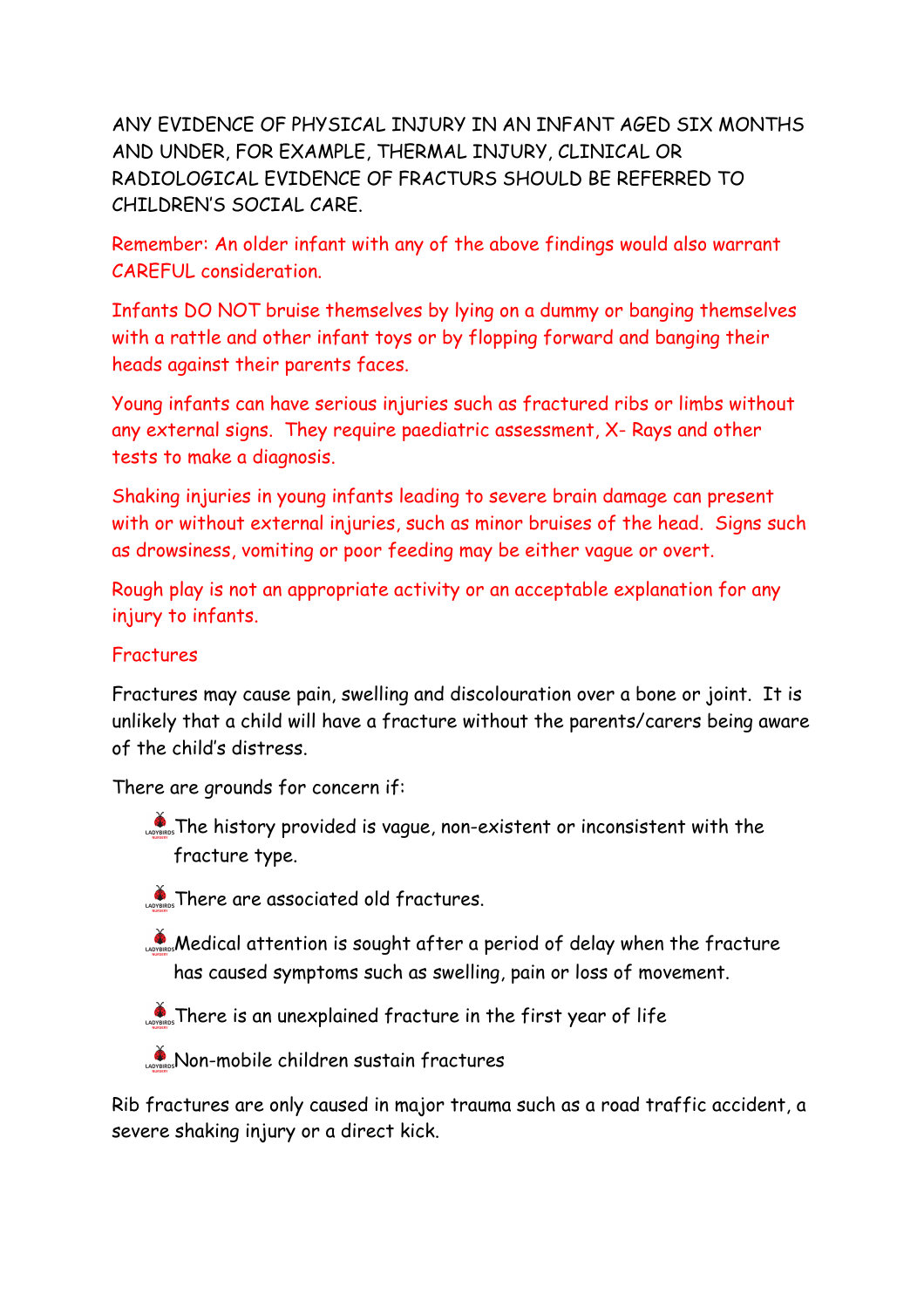Skull fractures are uncommon in ordinary falls, i.e from three feet or less. The injury is usually witnessed, the child will cry and if there is a fracture, there is likely to be swelling on the skull developing over 3 to 4 hours. All fractures of the skull should be taken seriously.

Subdural Haematoma is a very worrying injury, seen usually in young children. It may be associated with retinal haemorrhages and fractures particularly skull and rib fractures. The cause is usually a severe shaking injury in association with an impact blow. There may or may not be a fractured skull. The baby may present in Accident and Emergency with sudden breathing difficulties, sudden collapse, fits or as an unwell baby – drowsy, vomiting and later an enlarged head.

#### Joints

A tender, swollen "hot" joint with a normal X-Ray appearance may be due to infection in the bone or trauma. There may be both. A further X-Ray will usually be required in 10 to 14 days. Where there is infection, this of course will require treatment.

#### Mouth Injuries

Tears to the frenulum (tissue attaching upper lip to gum) often indicate force feeding of a baby. There is often finger bruising to the cheeks and around the mouth. Rarely , there may also be grazing on the palate. Blunt trauma to the mouth causes swelling and damage to the inner aspects of the lips.

#### Internal Injuries

There may be internal injuries eg a perforation or a viscus with no apparent external signs of bruising to the abdomen wall.

#### Poisoning

Ingestion of tablets or domestic poisoning in children under 5 is usually due to carelessness of a parent or carer, but it may be self-herm even in young children.

#### Bite Marks

Bite marks can leave clear impressions of the teeth when seen shortly after the injury has been inflicted. The shape then becomes a more diffused ring bruise or oval or crescent shaped. Those over 3cm in diameter are more likely to have been caused by an adult or older child,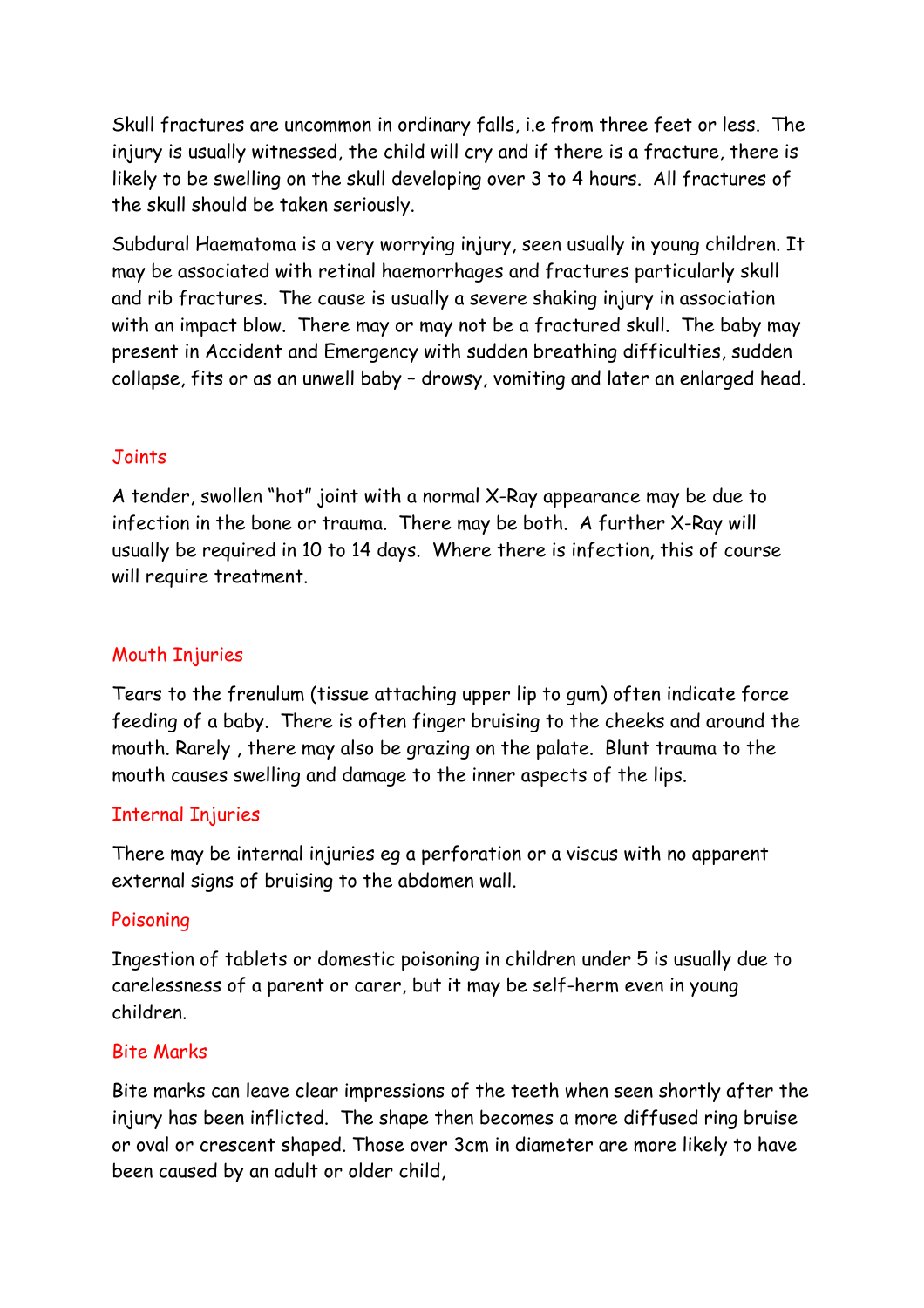#### Burns and Scalds

It can be difficult to distinguish between accidental and non-accidental burns and scalds and will always require experienced medical attention. Any burn with a clear outline may be suspicious eg

Circular burns from cigarettes (but may be friction burns if along the bony protuberance of the spine or impetigo in which case they will heal quickly with treatment)

Linear burns from hot metal rods or electrical fire elements

Burns of uniform depth over a large area

CROSO SCALD THAT have a line indicating immersion or poured liquid (a child getting into hot water of its own accord will struggle to get out and cause splash marks)

Old scars indicating previous burns/scalds which did not have appropriate treatment or adequate explanations

Scalds to the buttocks of a small child, particularly in the absence of burns to the feet, are indicative of dipping into a hot liquid or a bath.

The following points are worth remembering:

A responsible adult checks the temperature of the bath before the child gets in

A child is unlikely to sit down voluntarily in a hot bath and cannot accidentally scald its bottom without also scalding the feet.

A child getting into too hot water of his or her own accord will struggle to get out and there will be splash marks.

#### **Scars**

A large number of scars or scars of different sizes or ages, or on different parts of the body, or unusually shaped, may suggest abuse.

#### Recognising Emotional Abuse

Emotional abuse may be difficult to recognise, as the signs are usually behavioural rather than physical. The manifestations of emotional abuse might also indicate the presence of other kinds of abuse.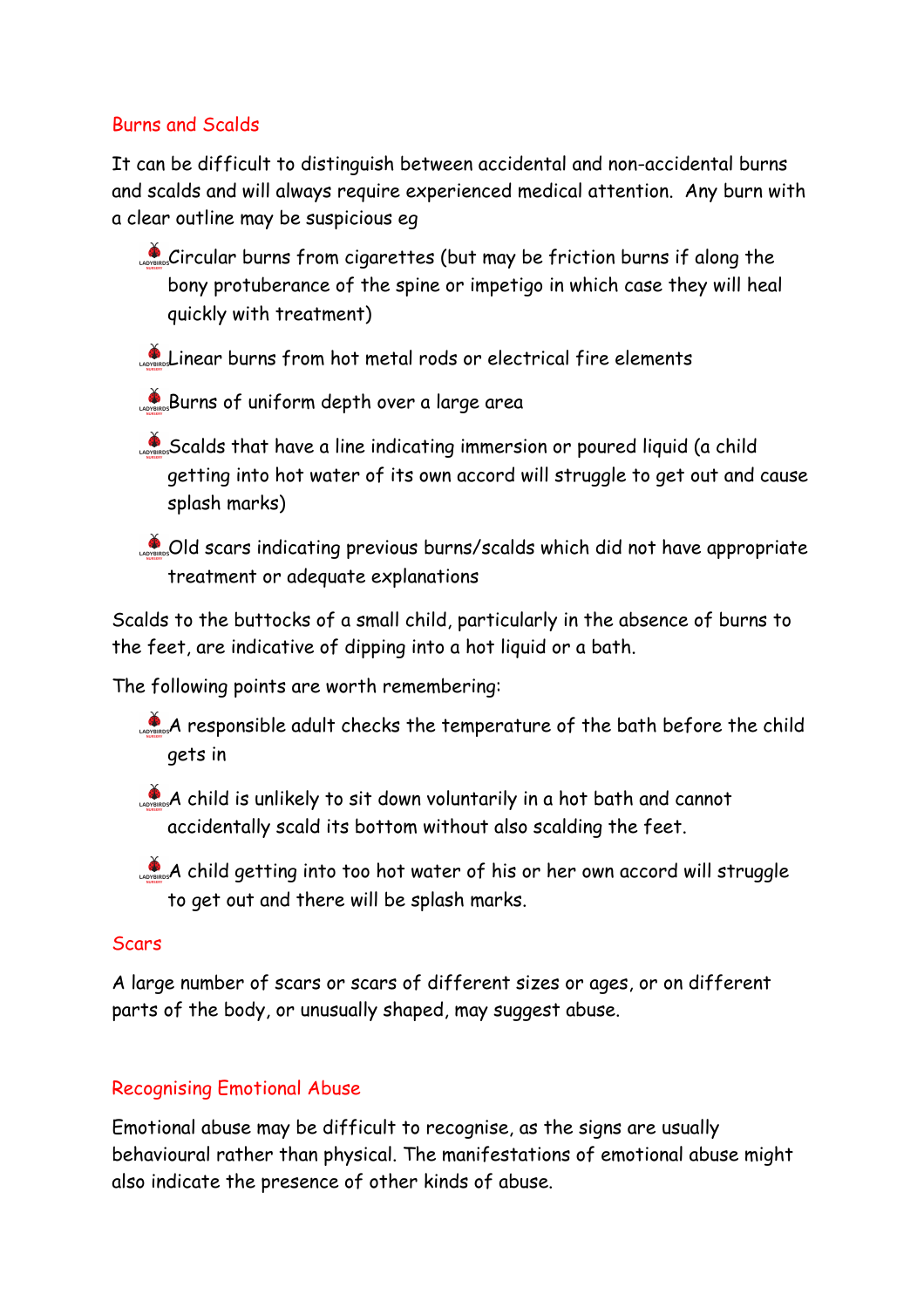The indicators of emotional abuse are often associated with other forms of abuse.

The following may be indicators of emotional abuse:

Developmental delay

Abnormal attachment between a child and parent/carer eg anxious, indiscriminate or no attachment

- **Indiscriminate attachment or failure to attach**
- $A$  scapegoat within the family

Frozen, watchfulness, particularly in pre-school children

Low self-esteem or lack of confidence

Withdrawn or seen as a 'loner' difficulty in relating to others

Professionals should be aware of potentially harmful interactions of a parent/ carer towards their child. At this age their ability to communicate their needs is limited. However, most children will respond to how adults are interacting with them, and this may have an impact on them and their development. Therefore, professionals should have cause for concern if they feel parents/ cares:

- Are negative or hostile towards the child
- Reject them or use them as a scapegoat
- $\mathcal{L}_{\text{cross}}$  Have inappropriate interactions with them, including threats or attempts to discipline them
- Use then to fulfil their own needs (eq marital disputes)
- Fail to promote their development, by not providing appropriate stimulation, or isolating them from other children/adults as applicable

Are emotionally unavailable to the child, by being withdrawn or unresponsive (for example, emotional neglect)

### Recognising Sexual Abuse

Children of both genders and of all ages may be sexually abused and are frequently scared to say anything due to guilt and fear. This is particularly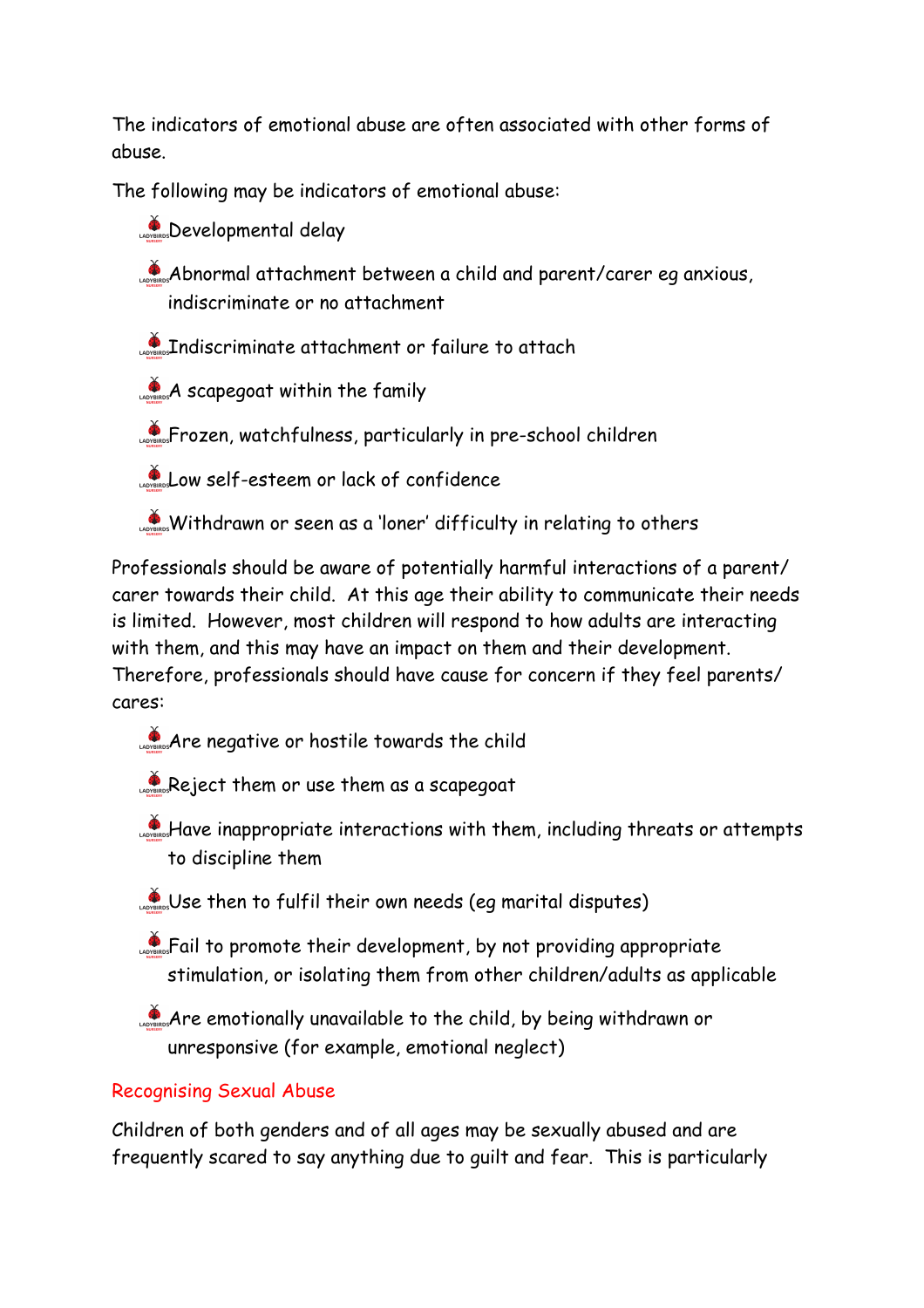difficult for a child to talk about and full account should be taken of the cultural sensitivities of any individual child/family.

Recognition can be difficult, unless the child discloses and is believed. There may also be no physical signs and indications are likely to be emotional/ behavioural.

Some behavioural indicators associated with this form of abuse are:

**CAPTERS Inappropriate sexualised conduct** 

- Sexual knowledge inappropriate for the child's age
- Sexually explicit behaviour, play or conversation, inappropriate to the child's age
- Continual and inappropriate excessive masturbation
- Self-harm (including eating disorder), self-mutilation, and suicide attempts
- Running away from home
- Poor concentration and learning problems
- **Loss of self-esteem**
- **Involvement in prostitution or indiscriminate choice of sexual partners**
- An anxious unwillingness to remove clothes eg for a sports event

Some physical indicators associated with this form of abuse are:

- **Pain or itching of the genital area**
- Recurrent pain on passing urine or faeces
- Blood on underclothes
- Pregnancy in younger girl where the identity of the father is not disclosed and there is secrecy or vagueness about the identity of the father
- Physical symptoms such as discharge, bleeding or other injuries to the genital or anal area, bruising/bite mark on buttocks, abdomen and on inner thighs, sexually transmitted infections, presence of seamen on vagina, anus, external genitals or clothing.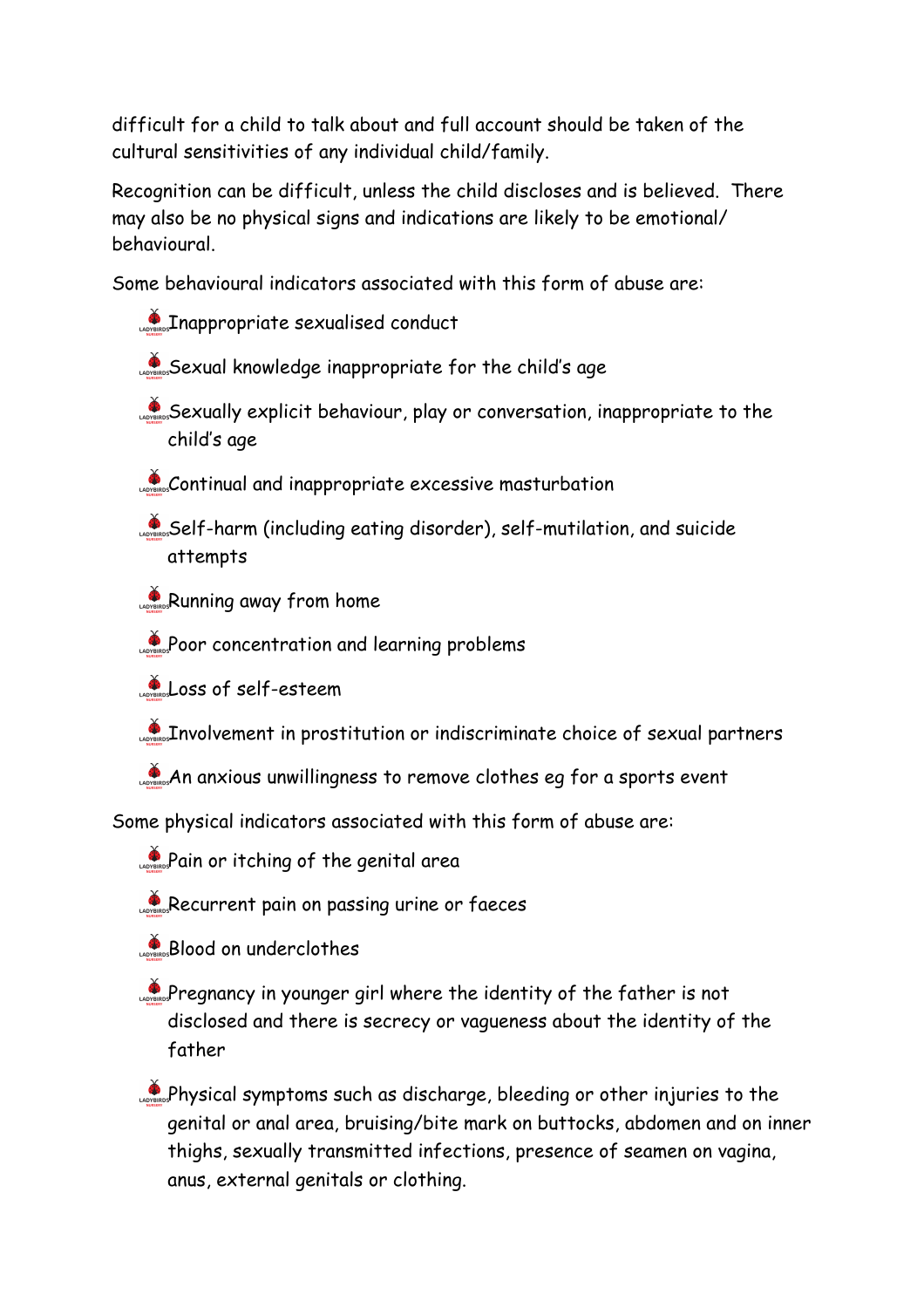### Recognising Neglect

The growth and development of a child may suffer when the child received insufficient food, love, warmth, care, concern, praise, encouragement and stimulation.

Professionals need to be aware of the possibility of parents/carers neglecting to adequately care for their children. Factors of neglect may include:

**Parents/Carers not giving their child prescribed treatment for a medical** condition that has been diagnosed

Repeated failure by parents/carers to take their child to essential follow-up medical appointments

Persistent failure by parents/cares to engage with relevant child health promotion programmes such as immunisations, health and development reviews and screenings

Not seeking medical advice when necessary, jeopardising their health and wellbeing particularly if they are in pain

 $\bullet$  Dental neglect - rotten or grossly discoloured teeth with noticeable odour, child being able to eat normally, covers mouth with hand, chronic pain

Being cared for by a person who is not providing adequate care, including hygiene either through inability or negligence

Not feeding properly or being fed inadequate or inappropriate food

Suffering severe and/or persistent infestations such as scabies or head lice

Being consistently dressed in inappropriate clothing, for example the weather or the size

Red/mottled skin, particularly on the hands and feet, seen in the winter due to the cold

Swollen limbs with sores that are slow to heal, usually associated with cold injury

Recurrent diarrhoea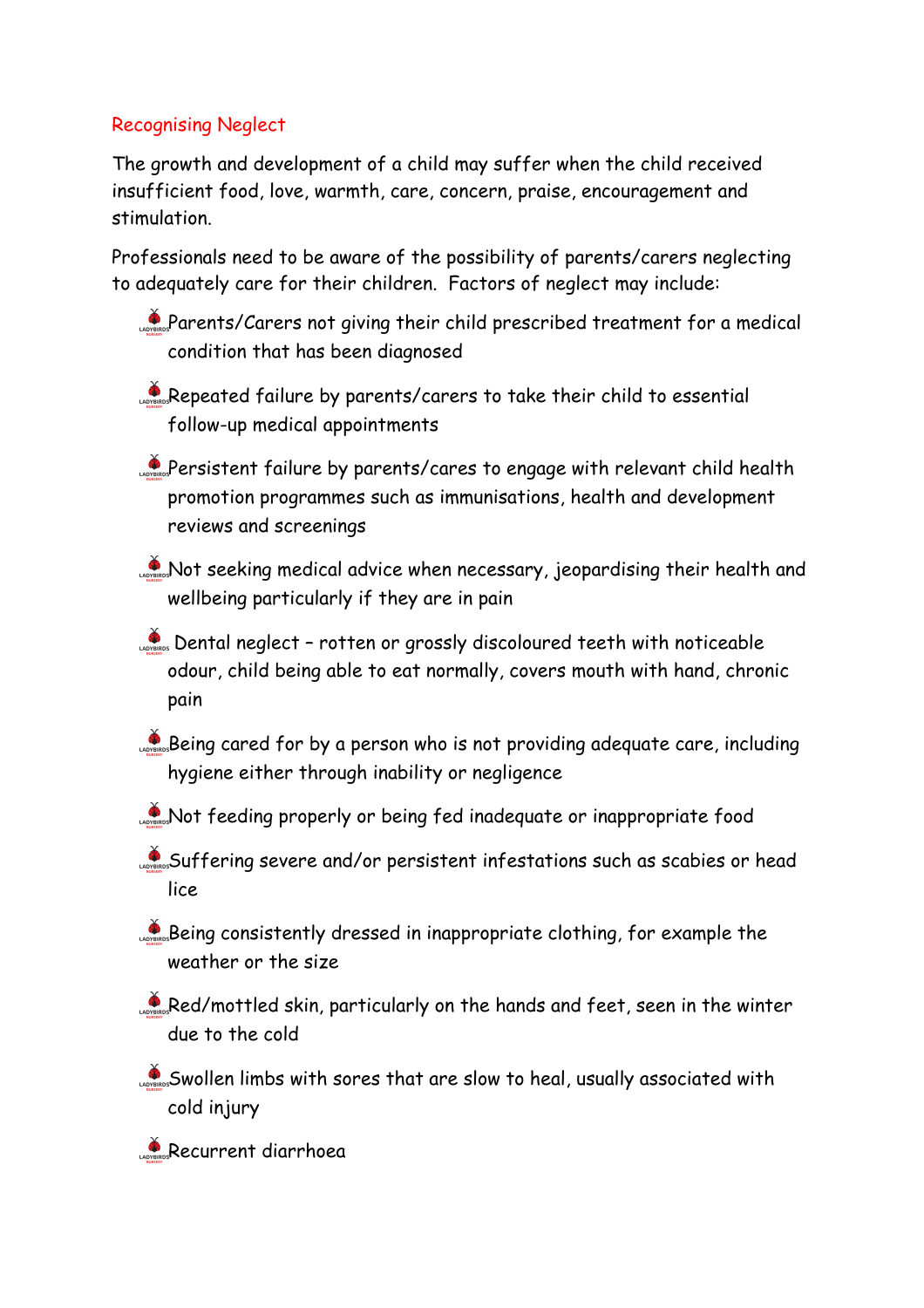**Abnormal voracious appetite at nursery** 

**Being persistently smelly or dirty** 

Being listless, apathetic and unresponsive with no apparent medical cause

Being excessively clingy, fearful, withdrawn or unusually quiet for their age

**Being inadequately supervised** 

LADRERGAN incident that suggests a lack of supervision, such as sunburn or other burn, ingestion of a harmful substance, near drowning, a road traffic accident or being bitten by an animal

Being indiscriminate in relationships with adults

A clear distinction needs to be made between organic and non-organic failure to thrive. This will always require a medical diagnosis. Non-organic failure to thrive is the term used when a child does not put on weight and grow and there is no underlying medical cause for this.

### Impact of Abuse and Neglect

The sustained abuse or neglect of children physically, emotionally or sexually can have long-term effects on the child's health, development and well-being. It can impact significantly on a child's self-esteem, self-image and on their perception of self and others. The effects can also extend into adult life and lead to difficulties in forming and sustain positive and close relationships. In some situations, it can affect parenting ability and lead to the perpetration of abuse on others.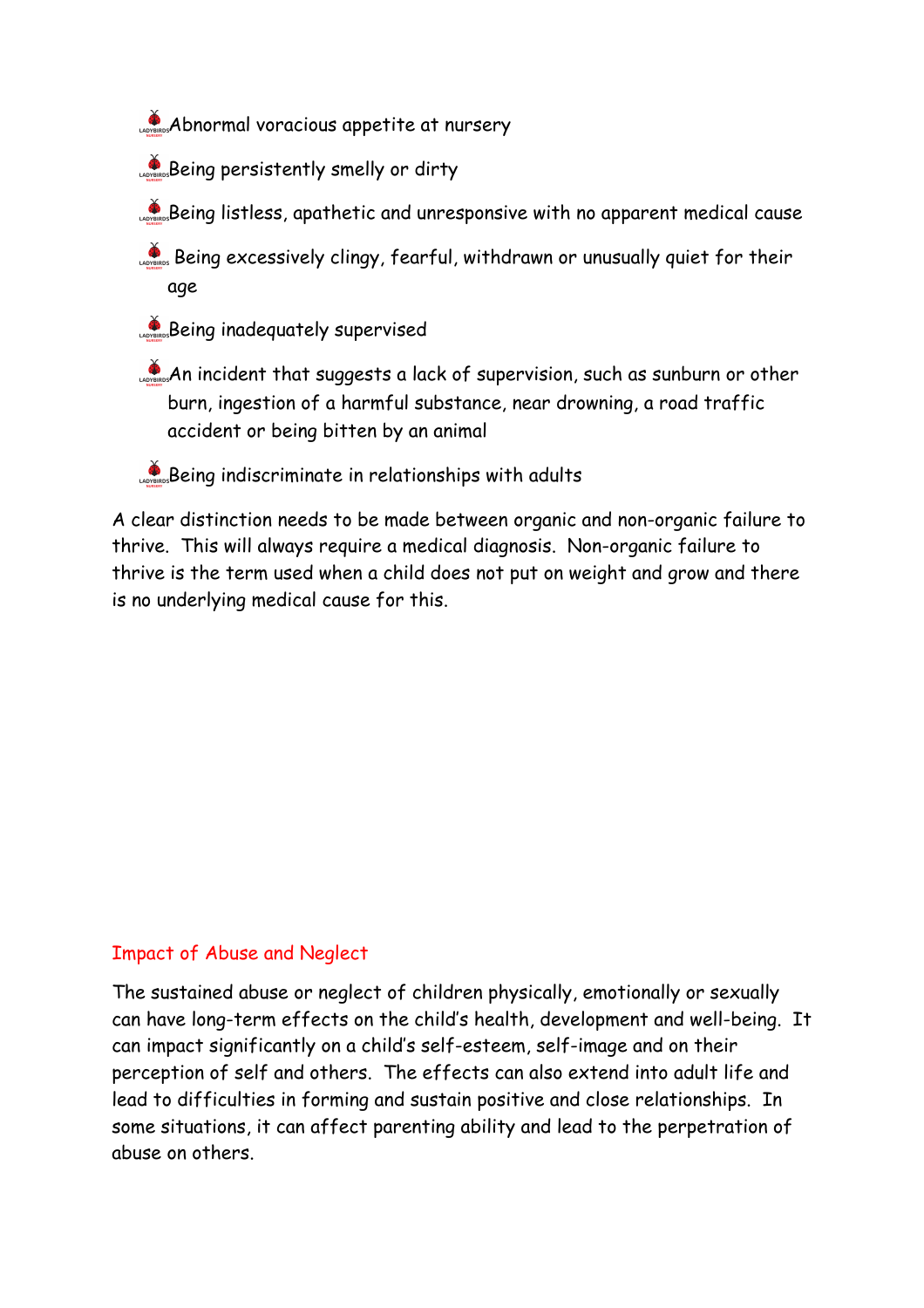In particular, physical abuse can lead directly to neurological damage, as well as physical injuries, disability or at the extreme, death. Harm may be caused to the children, by both the abuse itself, and the abuse taking place in the wider family or institutional context of conflict and aggression. Physical abuse has been linked to aggressive behaviour in children, emotional and behavioural problems and educational difficulties.

Severe neglect of young children is associated with major impairment of growth and intellectual development. Persistent neglect can lead to serios impairment of health and development, and long-term difficulties with social functioning, relationship and educational progress. Neglect can also result in extreme cases of death.

Sexual abuse can lead to disturbed behaviour including self-harm, inappropriate sexualised behaviour and adverse effects which may led into adulthood. The severity of impact is believed to increase the longer the abuse continues, the more extensive the abuse and the older the child. A number of features of sexual abuse have also been linked with the severity of impact, including the extent of premeditation, the degree of threat and coercion, sadism and bizarre or unusual elements. A child's ability to cope with the experience of sexual abuse, once recognised or disclosed, is strengthened by the support of a nonabusive adult who believes the child, helps the child, and is able to offer help and protection.

There is increasing evidence of the adverse long term consequences for children's development where they have been subject to emotional abuse. Emotional abuse has an important impact on a child's mental health, behaviour and self-esteem. It can be especially damaging in infancy. Underlying emotional abuse is as important, if not more so than visible forms of abuse in terms of its impact on the child. Domestic violence and abuse, mental health problems and Parental substance misuse may be features in families where children are exposed to abuse.

The context in which abuse takes place may also be significant. The interactions between a number of different factors can serve to minimise or increase the likelihood or level of significant harm. Relevant factors will include the individual child's coping and adapting strategies, support from family or social network , the impact and quality of professional interventions and subsequent life events.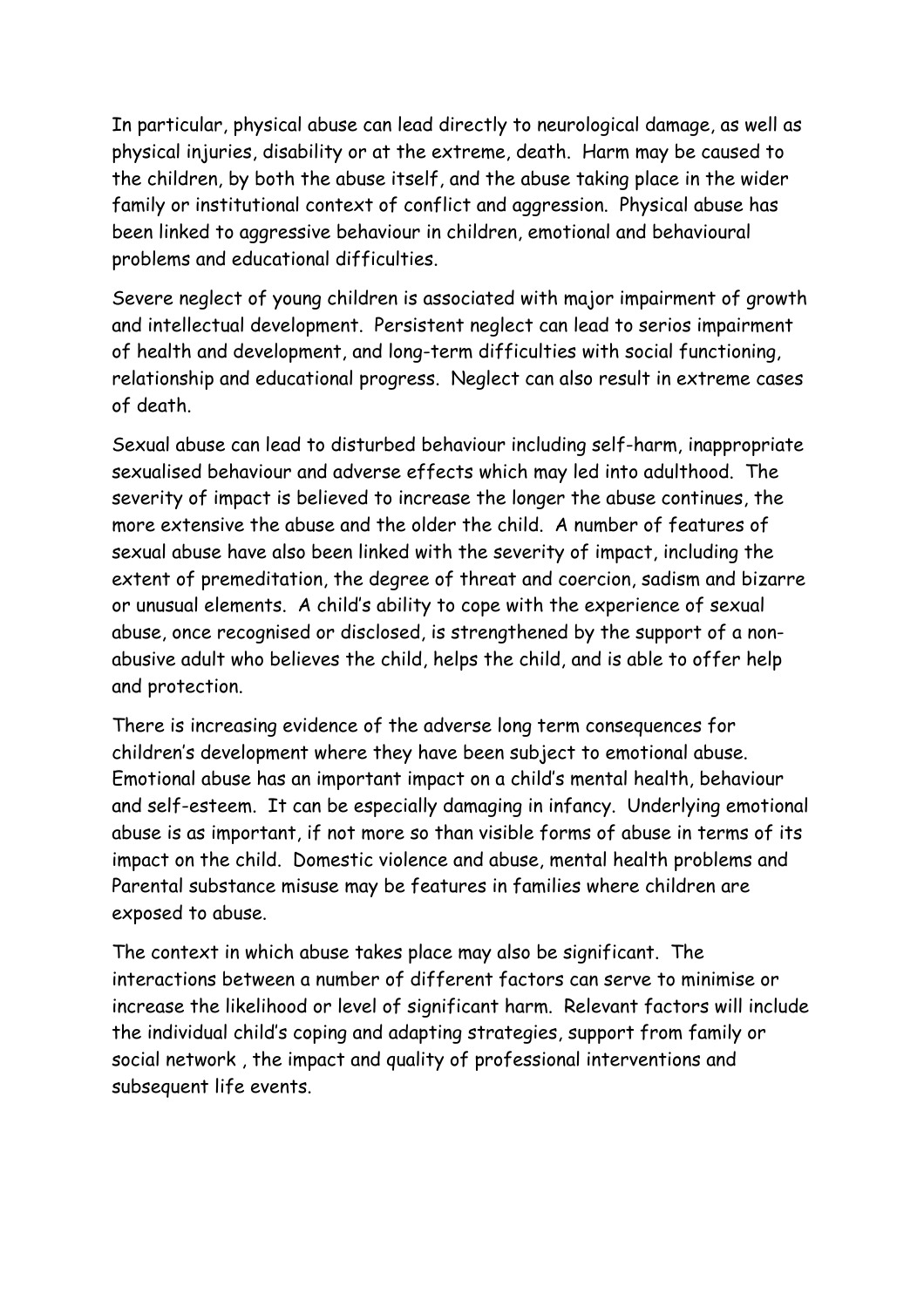### **Responding to suspicions of abuse**

- $\sum_{n=1}^{\infty}$  We acknowledge that abuse of children can take different forms physical, emotional, sexual and neglect.
- When children are suffering from physical, sexual or emotional abuse, or may be experiencing neglect, this may be demonstrated through the things they say (direct or indirect disclosure) or through changes in their appearance, their behaviour or play.
- Where such evidence is apparent, the key person makes a dated record of the details of the concern, and discusses what to do with the manager or the deputy (the designated people)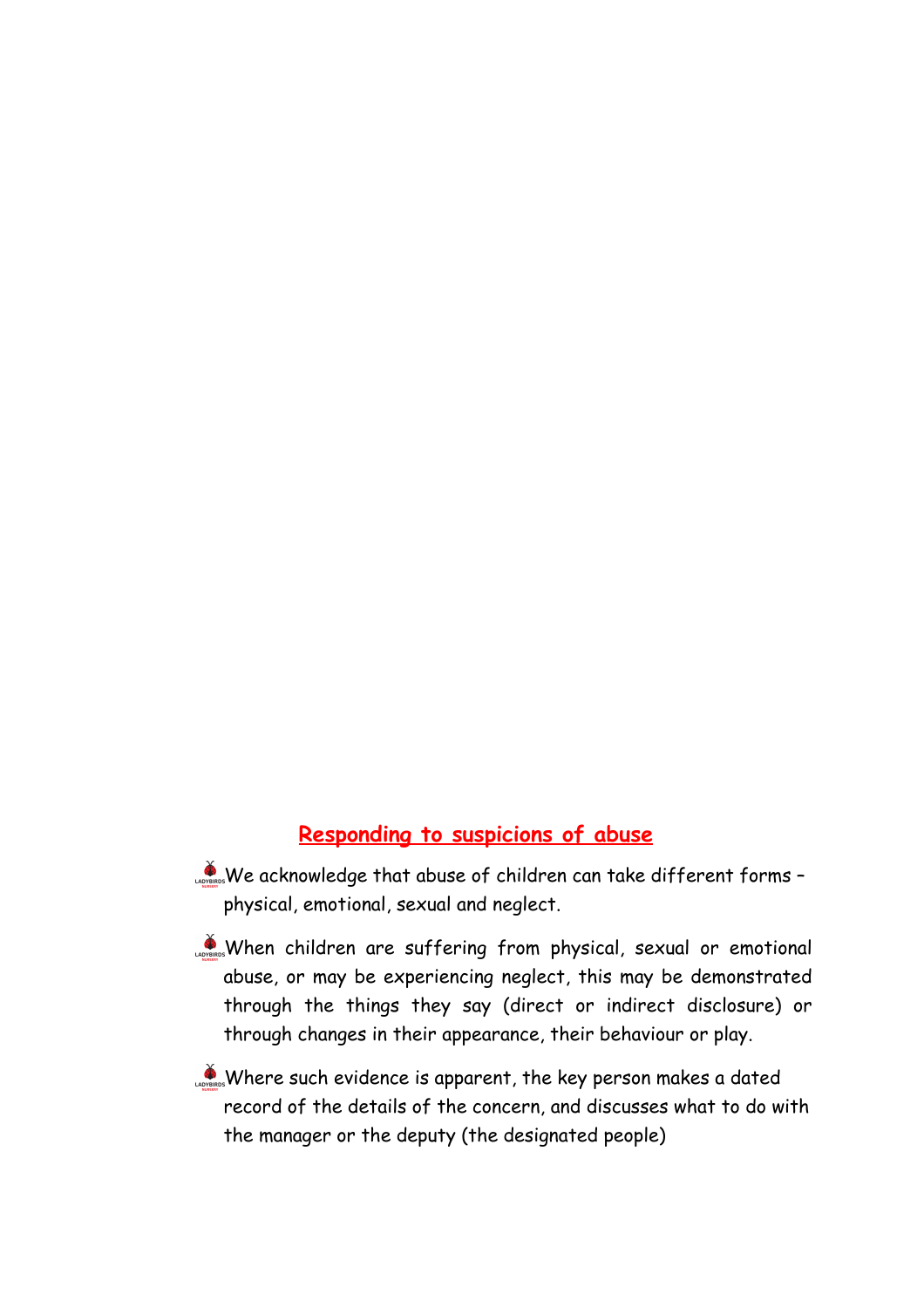- We refer concerns to the local authority children's social care department and co-operate fully in any subsequent investigation. (In some cases this may mean the police or another agency identified by the local Safeguarding Children's Board.
- We take care not to influence the outcome either through the way we speak to children or by asking questions of children.

# **Recording suspicions of abuse and disclosures**

- Where a child makes comments to a member of staff that gives cause for concern (disclosure), we observe the signs and signals that gives cause for concern, such as significant changes in behaviour; deterioration in general well-being, unexplained bruising, marks or signs of possible abuse or neglect. The member of staff then:
- Listens to the child, offers reassurance and gives assurances that he/she will take action.
- Does not question the child.
- Makes a written record that forms an objective record of the observation or disclosure that includes the date and time of the observation, or the disclosure, the exact words spoken by the child as far as possible, the name of the person to whom the concern was reported, with the date and time, the name of any other persons present at the time. These records are signed and dated and kept in the child file in the office which is private and confidential. It is important to tell the child that what they say may be passed on to another person, but that they are safe. Never must you tell a child you will keep a secret.

We will make reference to the

**First Five Minuets…..What to do if you are worried a child is being abused…**

1. Concern about a child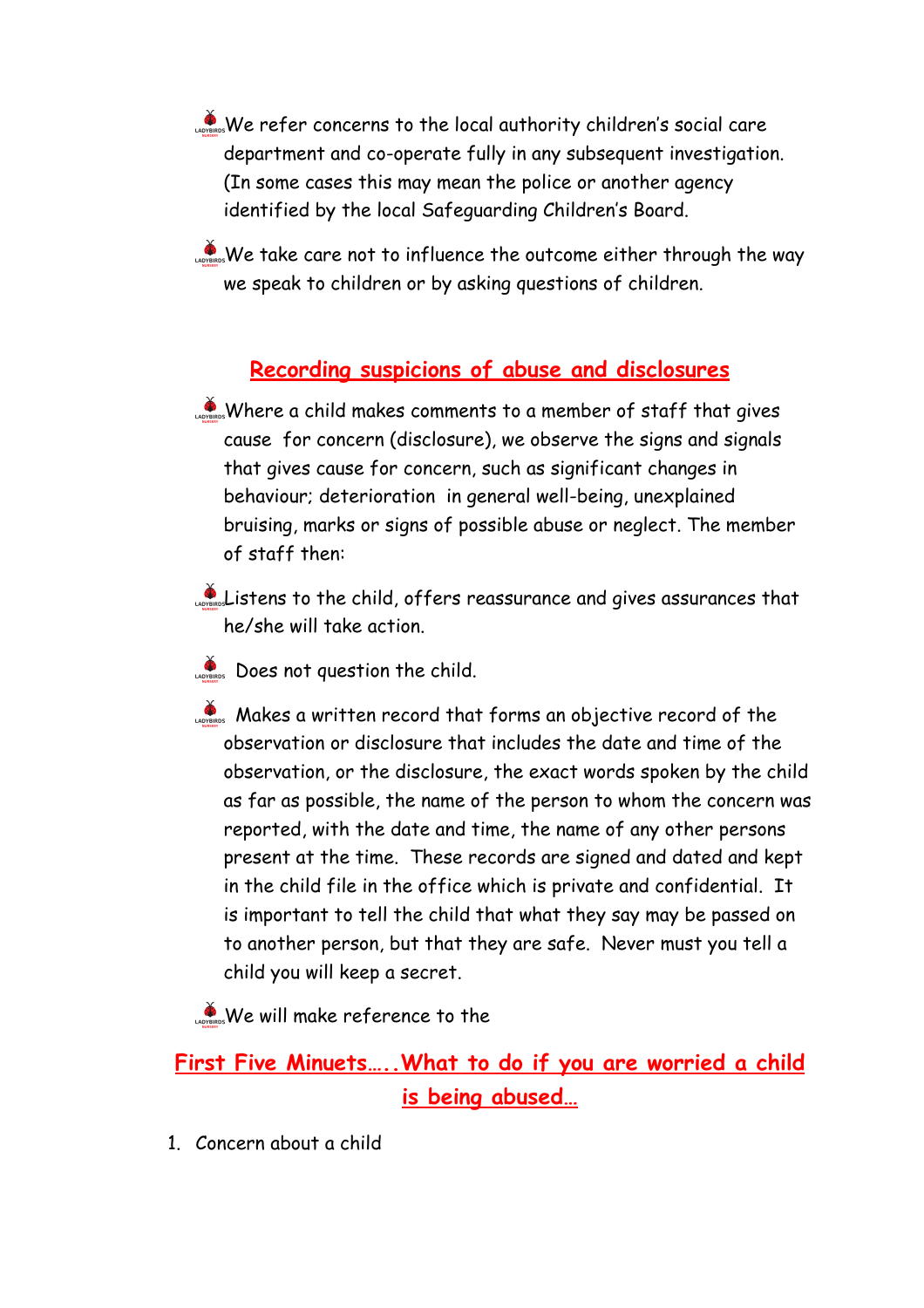- 2. Consult with Manager/Deputy, Safeguarding Officers/Lead Practitioners
- 3. Referral process through the Integrated Front Door with all the information. (Unless the child is in immediate significant danger, then a phone call to duty social worker on 01204 331500)
- 4. Record all information.
- 5. Follow up within 3 working days if no response from Intergrated Front Door Team.

# **Informing Parents.**

Parents are made aware of the safeguarding policy, they are asked to read the policy at their child's settling in period, parents are asked to sign the declaration on the registration form to say they understand our commitment to safeguarding every child.

**Parents are usually the first point of contact.** 

- LADREF A SUSPICION of abuse is recorded, parents are informed at the same time as the report is made, except where the guidance of the Local Safeguarding Children's Board does not allow this.
- $\mathcal{L}_{\text{obs}}$  This will usually be the case where the parent is the abuser. In these cases the investigating officers will inform the parents.

# **Confidentiality**

Records concerning safeguarding any child are kept strictly confidential. The records will only be shared with the relevant and appropriate agencies.

# **Liaison with other agencies.**

We work within the Local Safeguarding Children Board guidelines.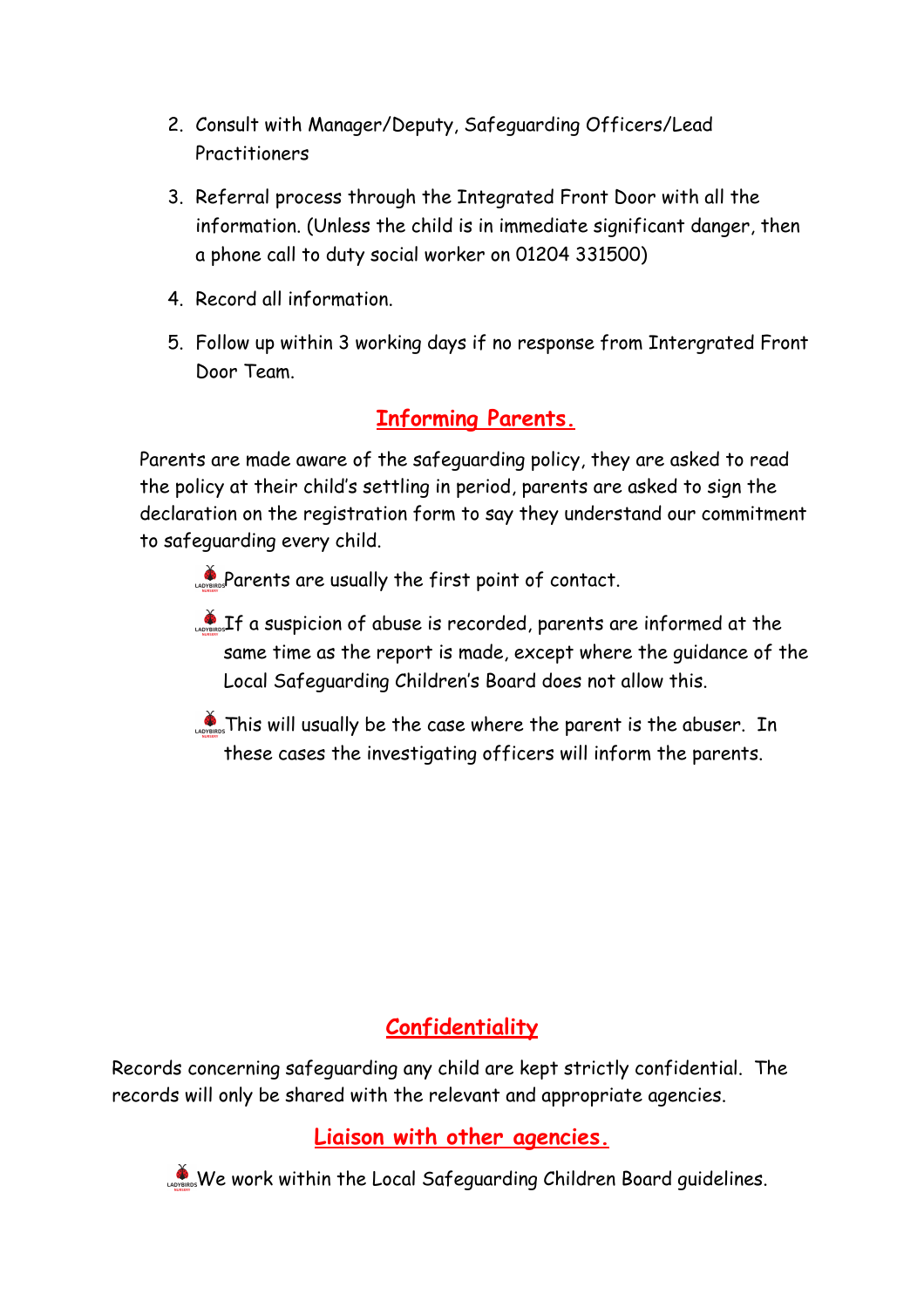- We have a copy of 'What to do if you are worried a child is being abused' for parents and staff, and all staff are familiar with what to do if they have any concerns.
- We have procedures for contacting the local authority on child protection issues, including maintaining a list of telephone numbers and names for points of contact in case of an emergency.
- We notify Ofsted of any incident or accident and any changes in our agreements which may affect the wellbeing of children.
- $\frac{1}{\sqrt{2}}$  Covid 19 This will not impact on Ladybirds nursery liasing with any other agencies where we suspect any form of abuse. We will ensure that we make telephone contact t=with the relevant person.

# **Managing Allegations of Abuse Made Against Adults Who Work With Children**

It is essential that any allegation of abuse made against a professional who works with children or other member of staff at Ladybirds is dealt with quickly and consistently in a way that provides effective protection for the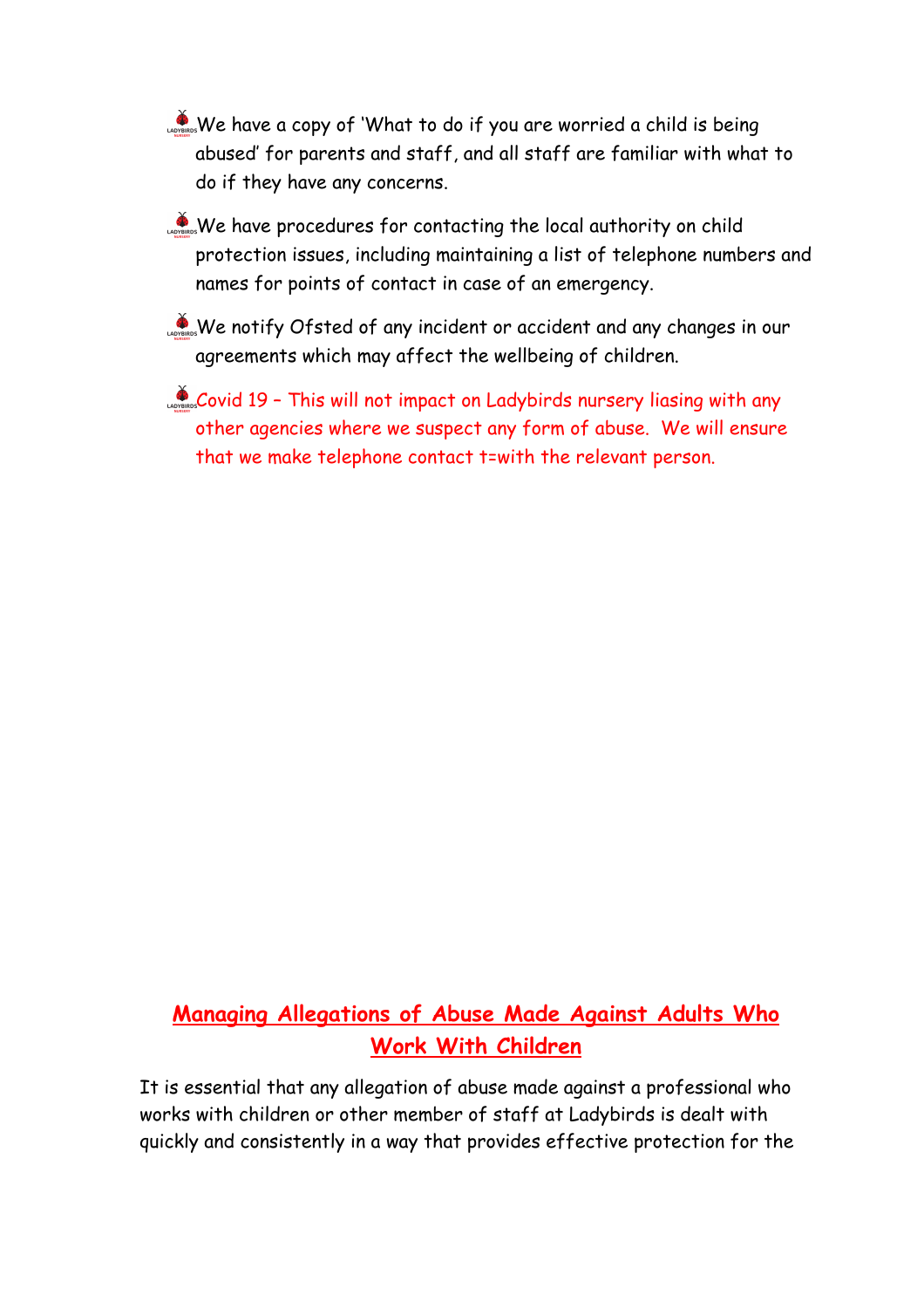child and at the same time supports the person who is the subject of the allegation.

Professionals who work with children as part of their employment need to be aware that inappropriate behaviour in their private lives may affect their suitability to work with children. This is incorporated into the code of conduct.

If in the instance, that an allegation is made against a person working with children at Ladybirds, we will follow the procedures outlined in Working Together to Safeguard Children. These procedures will be used when an allegation is made that an adult has:

- Behaved in a way that has harmed, or may have harmed a child
- Possibly committed a criminal offence against a child, or related to a child
- Behaved towards a child in a way that indicates they may pose a risk of harm to children.

The 'First Steps' will be adhered to and we will follow the procedure set out by the Integrated Front Door Team

The lead designated officer will take charge of this procedure, although all our staff are aware that they may make the telephone call to the LADO if they feel they are not being listened to be senior staff.

Records will be kept at every stage of the investigations.

- We ensure that all parents know how to complain about the behaviour or actions of staff, students or volunteers within the nursery which may include allegation of abuse.
- We follow the guidance of the Local Safeguarding Children Board when responding to any complaint that a member of staff, student or volunteer has abused a child.

 $\sum_{\text{cavens}}$  The first steps are as follows: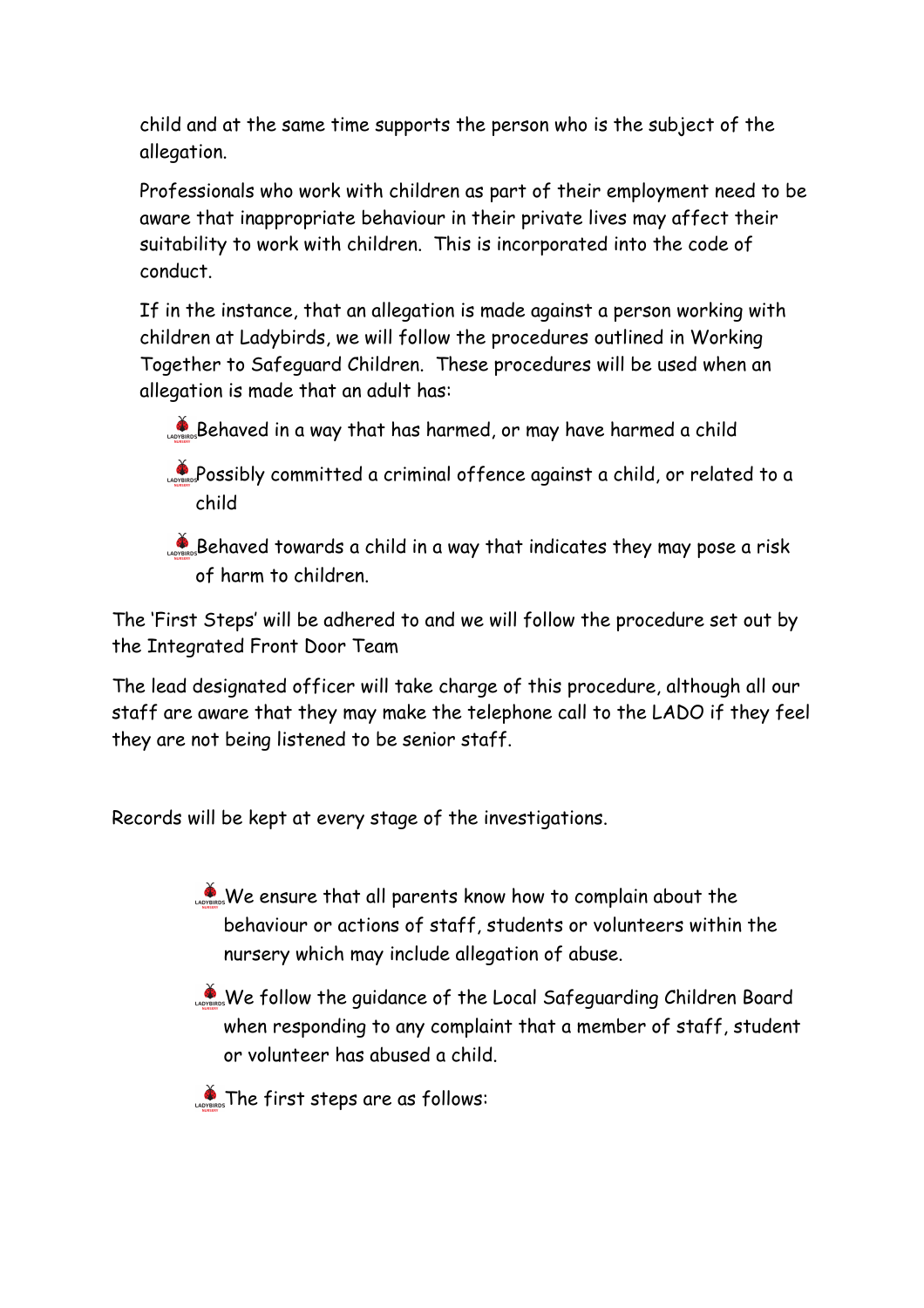- 1. Manager/Person in charge receives complaint.
- **2. Do not wait to act if the child is at risk of significant harm: Contact Police or Integrated Front door**
- 3. Make sure children are safeguarded Refer to LADO (Lisa Kelly)
- 4. Do not question the victim or perpetrator or witnesses.
- 5. Ring nominated officer (01204 337964) who is the Local Authority Designated Officer (LADO Lisa Kelly)
- 6. Designated safeguarding officer at nursery will discuss with LADO and agree a course of action.
- 7. 3 possible courses of action, A. Single agency action b employer, B. No further action, C. LADO, Strategy meeting.
- 8. Depending on the outcome will depend on any action taken.
- 9. The incident is reported to Ofsted, and a written copy will be sent.
- 10. The incident is logged and stored in the persons confidential records.
- ❖ We co-operate entirely with any investigations carried out by any professional body.
	- We have a clear 'Whistleblowing' Policy, the guidelines are available around the nursery for staff to read. The staff are clear about who to report to should they suspect any malpractice.

We understand that we must report any allegations of serious harm or abuse by any persons, living, working, or looking after children at the premises.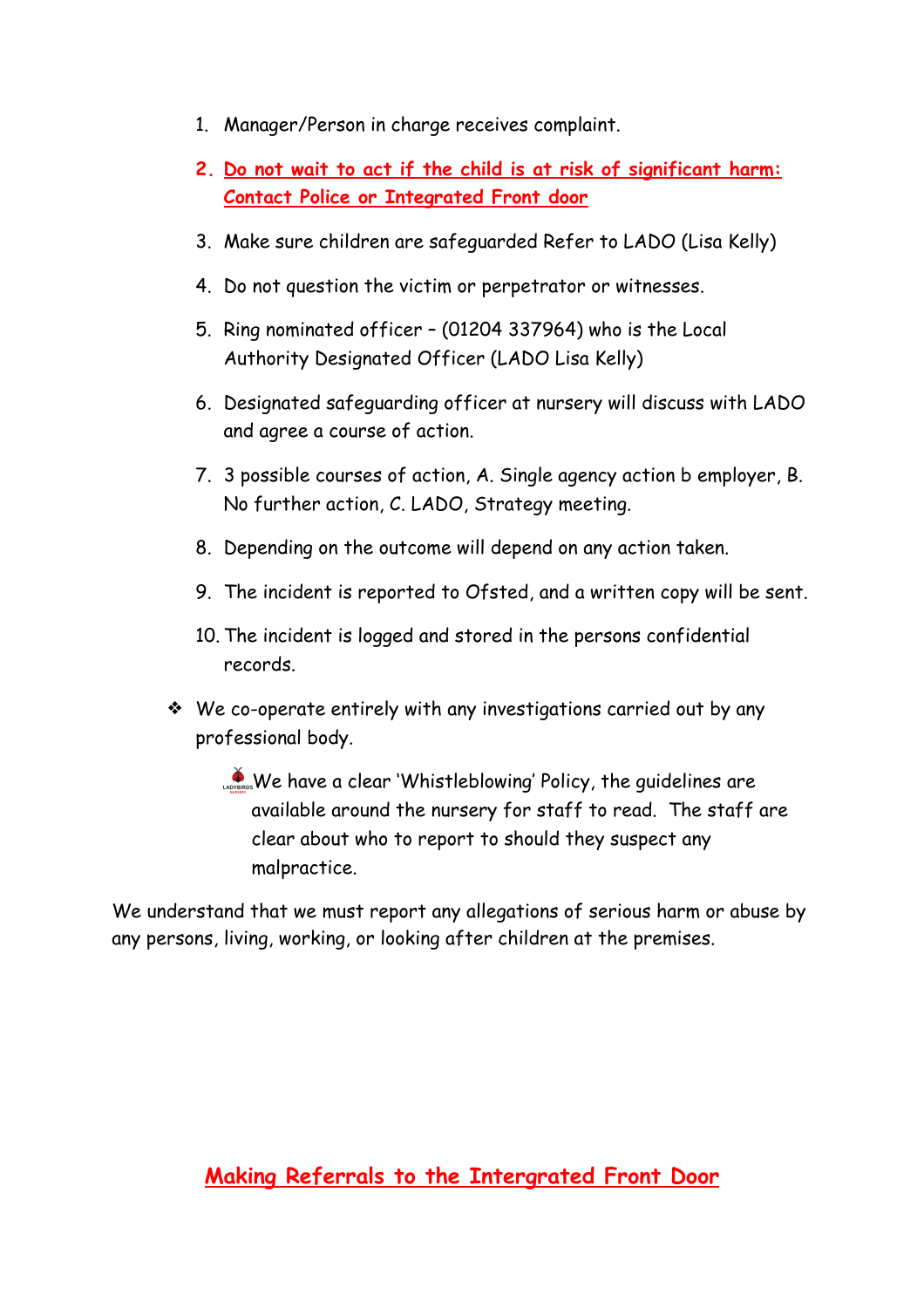#### Duty to Refer

Any professionals, employees, managers, carers and volunteers in all agencies must make a referral to Children's Social Care if is believed or suspected that:

A child is suffering or is likely to suffer Significant Harm or

A child would be likely to benefit from family support services with the agreement of the person who has Parental Responsibility

Where there are concerns about Significant Harm, then the referral must be made immediately. (01204 331500) It is the policy of Ladybirds that any staff member who suspects, witnesses, or sees anything they think could be abuse or harm to a child, they should report this to the senior managers, who will take appropriate action.

Should the managers fail in their duty, the staff, through this extensive policy and procedure handbook, should then follow the procedure to repot this to Children's Social Care themselves.

#### Urgent Medical Treatment

If the child is suffering from a serious injury, or requires treatment, medical attention must be sought immediately by calling an ambulance. The duty Consultant Paediatrician must be informed of the nature of the concerns and a referral will be made in accordance with this procedure as soon as practicably possible.

The child will be accompanied to the hospital by a staff member, and all relevant paperwork will be taken.

Parents will be informed immediately

### Ensuring Immediate Safety

The safety of the child is paramount in all decisions relating to their welfare. Any action taken by staff will ensure that no child is left in immediate danger.

The law empowers anyone who has care of a child to do all that is reasonable in the circumstances to safeguard their welfare.

### **Confidentiality**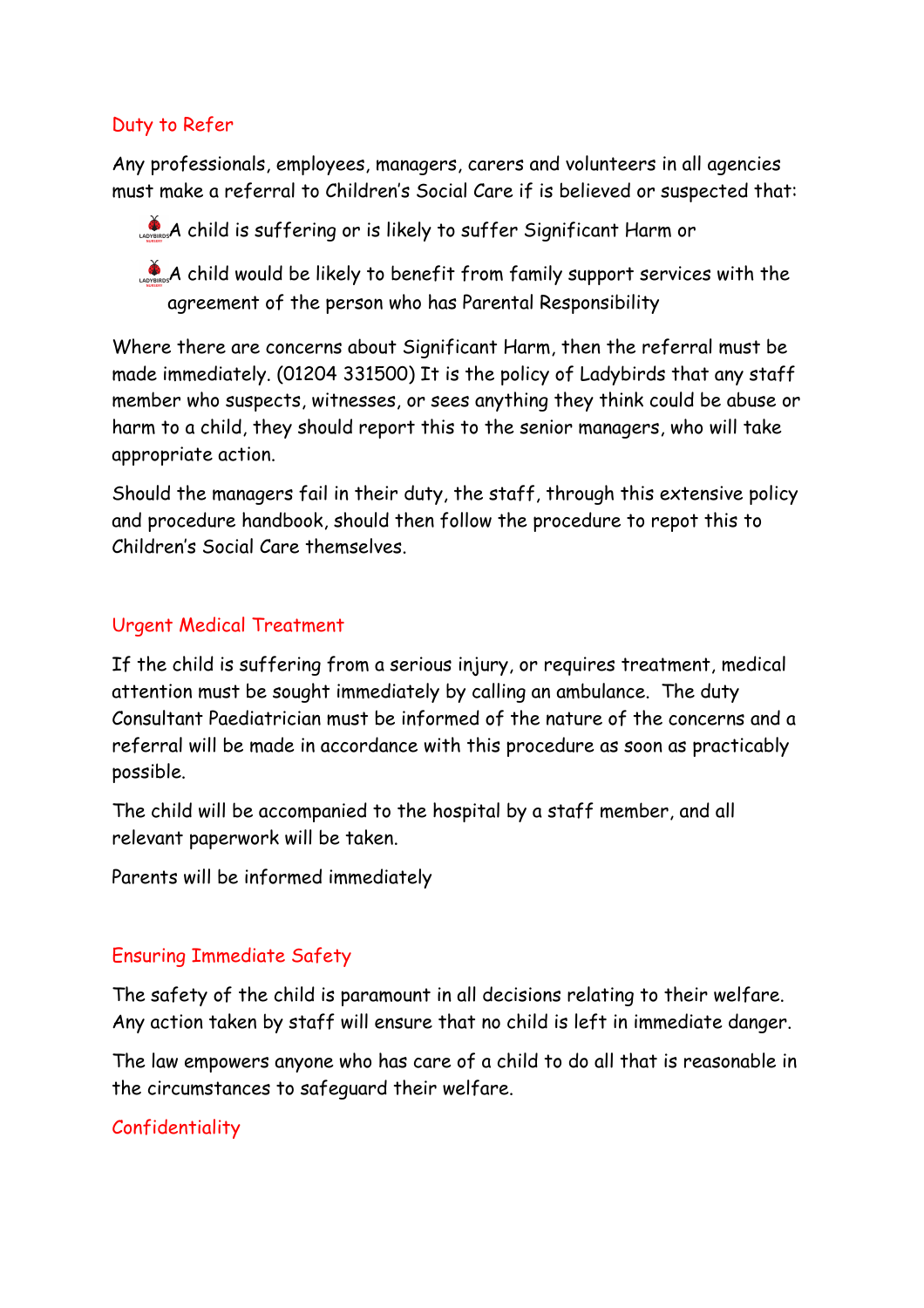The safety and welfare of the child overrides all other considerations including the following:

**Confidentiality** 

**The gathering of evidence** 

Commitment or loyalty to relatives or friends

Confidentiality cannot and should not be promised to anyone in these circumstances.

# Listening to the Child

If the child makes an allegation or discloses information which raises concerns about Significant Harm the initial response should be limited to listening carefully to what the child says so as to:

 $\sum_{\text{Lavysk}}$ Clarify the concerns

 $\mathcal{L}_{\text{Lovens}}$ Offer reassurance about how they will be kept safe

Explain that the information will be passed on to Children's Social Care and the Police

If a child is freely recalling the events, the response should be to listen rather than to stop the child, however it is important that the child should not be asked to repeat this information to anyone.

If the child has an injury but no explanation is volunteered, it is acceptable to enquire how the injury was sustained.

However, the child must not be pressed for information or cross-examined.

A record of all conversation will be kept.

The person making the referral should provide the following information:

- Full name, any aliases, date of birth and gender of child
- **Reparts Full family address and any know previous addresses**
- $\mathcal{L}_{\text{nonres}}$  Identity of those with parental responsibility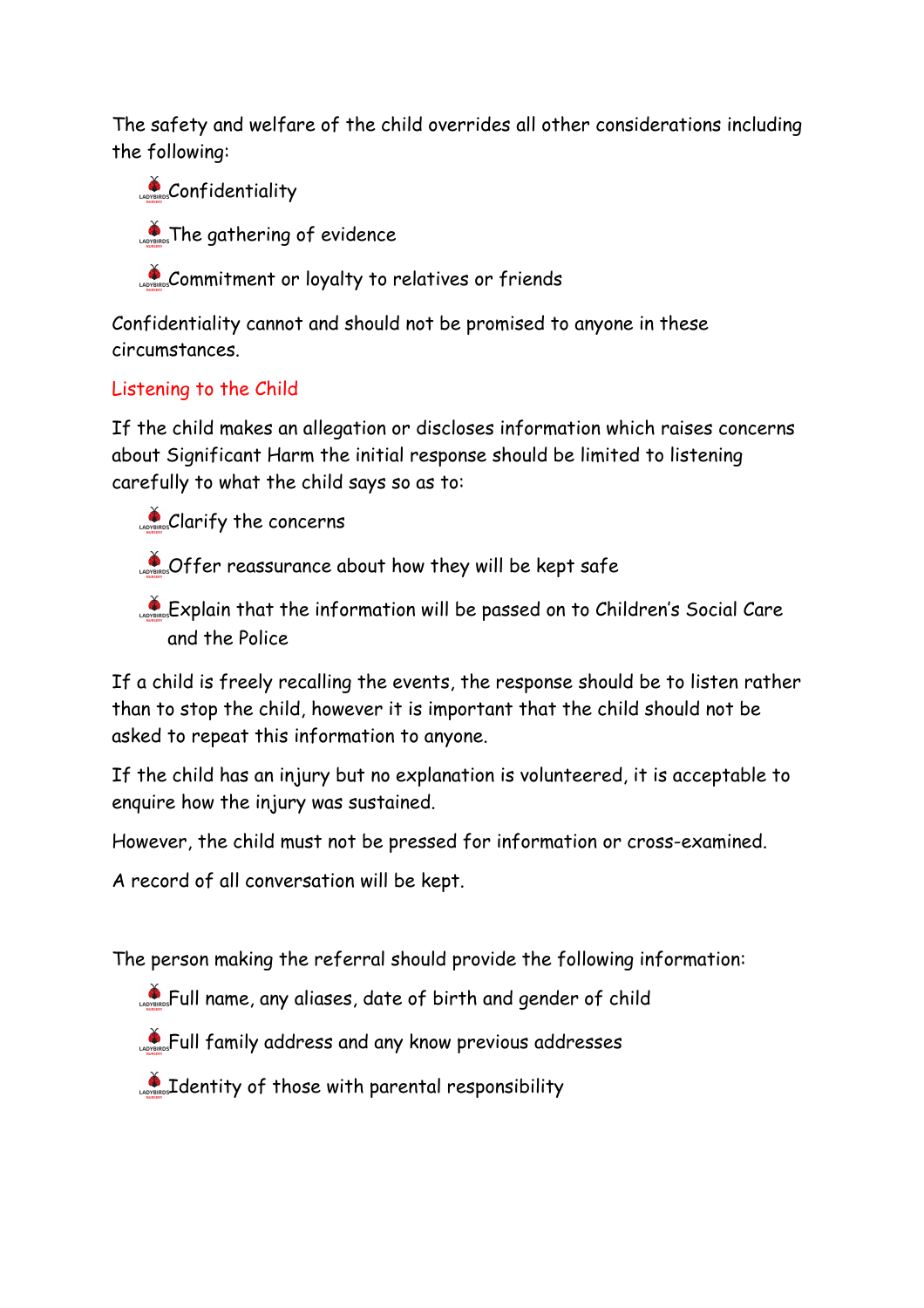- **Names, dates of birth, and information about all household members,** including any other children in the family, and significant people who live outside the child's household
- Ethnicity, first language spoken and religion of child and parents
- Any need for an interpreter, signer or other communication aid
- Any special needs of the child
- $\mathcal{L}_{\text{obs}}$  Is the child registered at nursery, and if so, what nursery
- Any significant or important events or incidents in the child's life
- Cause for concern including the details of any allegations, their source and location
- $\bullet$  The identity and current whereabouts of the suspected perpetrator
- The child's current location and emotional and physical condition
- Whether the child is safe or in need of immediate protection because of any approaching deadlines. (if the child is about to be collected)
- The referrers relationship and knowledge of the child and parents
- Known current or previous involvement of other agencies/professionals

All the above information will be recorded.

Policy Issued January 2016

Date to be reviewed January 2017

Date Reviewed May 2017

Date to be Reviewed May 2018

- Date Reviewed May 2018
- Date to be Reviewed May 2019
- Date reviewed April 2019
- Date to be Reviewed April 2020
- Date Reviewed June 2020 (Additional Covid 19 Information)
- Date to be Reviewed August 2020